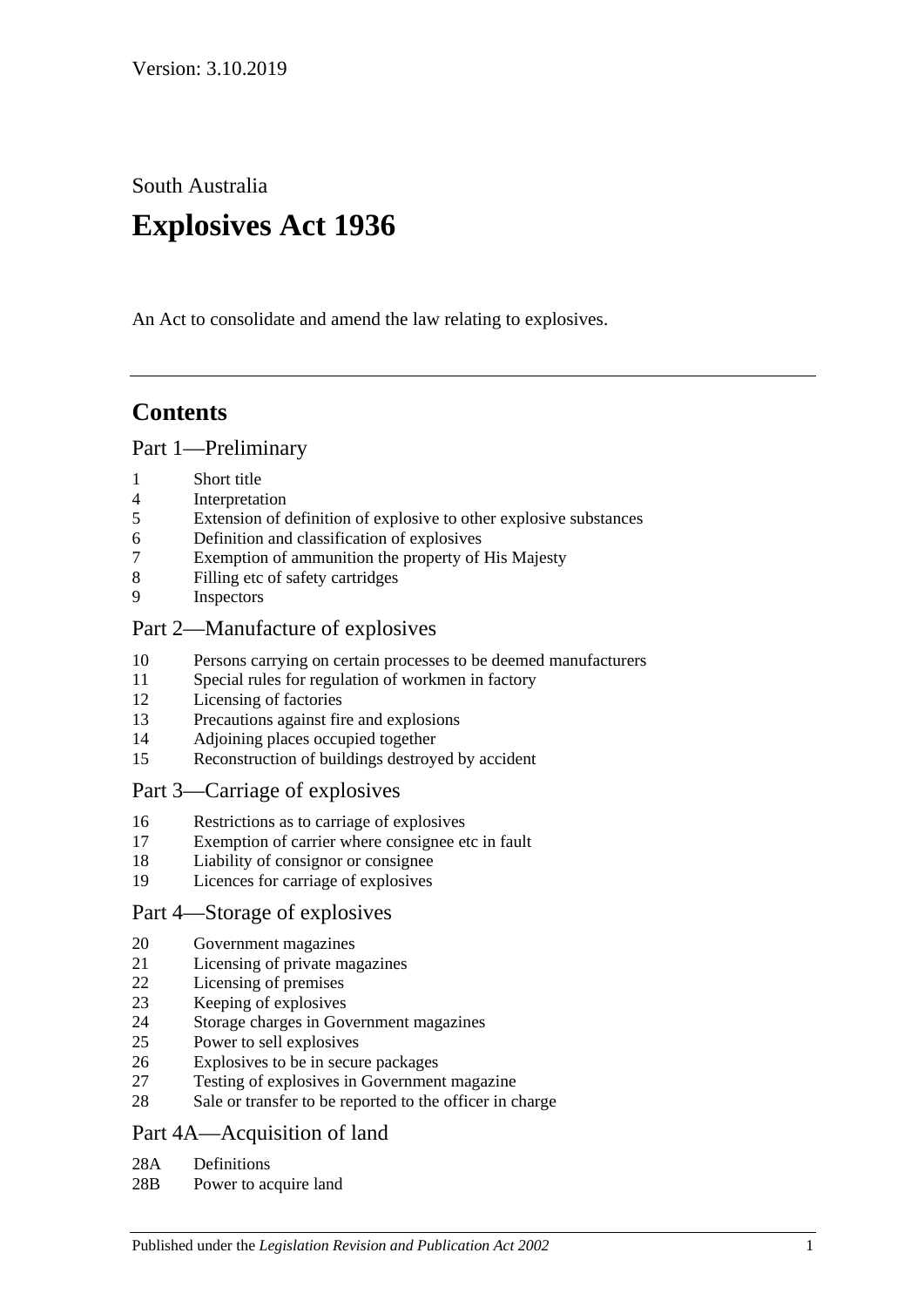- 28C [Surrender of mining leases](#page-10-3)
- 28D [Power to dispose of surplus land](#page-10-4)

#### [Part 5—Control of explosives in ships](#page-10-5)

- [Vessels arriving with explosives to hoist flag](#page-10-6)
- [Prohibited areas](#page-11-0)
- [Ships carrying explosives](#page-11-1)
- [Procedure at magazine](#page-11-2)
- [Explosives on arrival to be reported](#page-12-0)
- [Explosives removed from ship](#page-12-1)
- [Penalty on going alongside wharves](#page-12-2)
- [Explosives to be landed at the place appointed for the purpose](#page-13-0)
- [Explosives not to be shipped within certain limits](#page-13-1)
- [Control over ships and boats in ports](#page-13-2)
- [Boats carrying explosives to be licensed and provided with tarpaulins](#page-13-3)
- [Power to delegate authority](#page-14-0)
- [Savings as to ships rockets etc](#page-14-1)

#### [Part 6—Miscellaneous](#page-14-2)

- [Powers of inspectors](#page-14-3)
- [Inspector may be assisted](#page-15-0)
- [Obstructing inspectors](#page-15-1)<br>45 Protection to inspector
- [Protection to inspector](#page-15-2)
- [Powers of the Director](#page-15-3)
- [Deeming provision](#page-16-0)
- [Power to prohibit manufacture, storage, and carriage of specially dangerous explosives](#page-16-1)
- 48A [Conditions of licences and permits](#page-17-0)
- [Factory licence unnecessary in certain cases](#page-17-1)
- [Penalty on and removal of trespassers](#page-17-2)
- [Supplemental provisions as to forfeiture of explosive](#page-18-0)
- 51A [Offences by bodies corporate](#page-18-1)
- 51B [Continuing offences](#page-18-2)
- 51C [Delegation by Director](#page-18-3)
- [Regulations](#page-19-0)
- [Magazines in municipalities](#page-20-0)
- [Continuance of regulations](#page-20-1)
- [Saving provision](#page-20-2)
- [Summary proceedings](#page-20-3)
- [Financial provision](#page-20-4)

[Legislative history](#page-21-0)

### <span id="page-1-0"></span>**The Parliament of South Australia enacts as follows:**

# **Part 1—Preliminary**

#### <span id="page-1-1"></span>**1—Short title**

This Act may be cited as the *Explosives Act 1936*.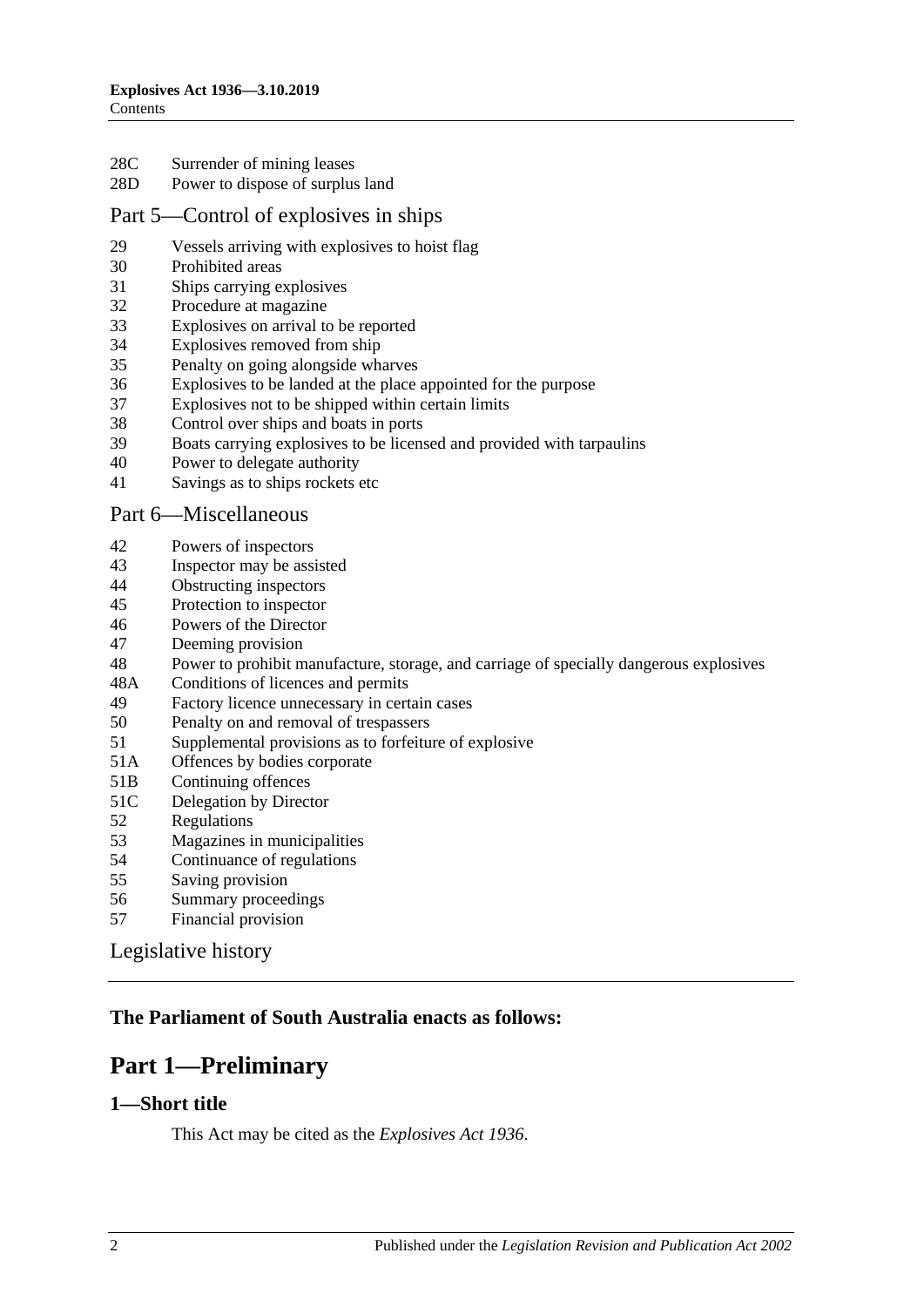### <span id="page-2-0"></span>**4—Interpretation**

In this Act, unless the context or subject matter otherwise requires—

*boat* means every vessel not a ship as herein defined which is used in navigation in any inland water or any port, whether propelled by oars or otherwise;

*the Director* means—

- (a) the person for the time being holding, or acting in, the office of the Chief Executive Officer of the Department of the Minister to whom the administration of this Act is committed; or
- (b) any other person directed by the Minister to exercise the powers of the Director under this Act;

*explosive* means—

- (a) gunpowder, nitro-glycerine, all compounds and mixtures containing nitro-glycerine, gun-cotton, blasting powder, fulminate of mercury or of other metal, coloured fires, and every other substance, whether similar to those abovementioned or not, used or manufactured with a view to produce a practical effect by explosion or a pyrotechnic effect; and
- (b) fog-signals, fireworks, fuses, rockets, percussion caps, detonators, cartridges, ammunition of all descriptions, and every adaptation of preparation of an explosive as above defined;

*factory* means a factory duly licensed for the manufacture of any explosives;

*inspector* means a police officer or a person appointed as an inspector of explosives under [section](#page-3-4) 9;

*licensed magazine* means a magazine in respect of which a licence is in force under [section](#page-7-2) 21 of this Act;

*licensed premises* means premises in respect of which a licence is in force under [section](#page-7-3) 22 of this Act;

*magazine* includes any hulk appointed for the storage of explosives;

*magazine-keeper* means the person in charge of any Government magazine;

*master* includes every person (except a pilot) having command or charge of a ship, and when used in reference to any boat belonging to a ship means the master of the ship, and when used in reference to any other boat includes every person having command or charge of the boat;

*Minister* means the Minister of the Crown to whom for the time being the administration of this Act is committed by the Governor;

*port* includes harbour, haven, roadstead, channel, and navigable creek, river, or lake;

*prescribed quantity of any explosive* means the quantity of any particular kind of explosive or of several different kinds prescribed by regulation for the purposes of the section in which the expression is used;

*ship* includes every description of vessel used in sea navigation, whether propelled by oars or otherwise;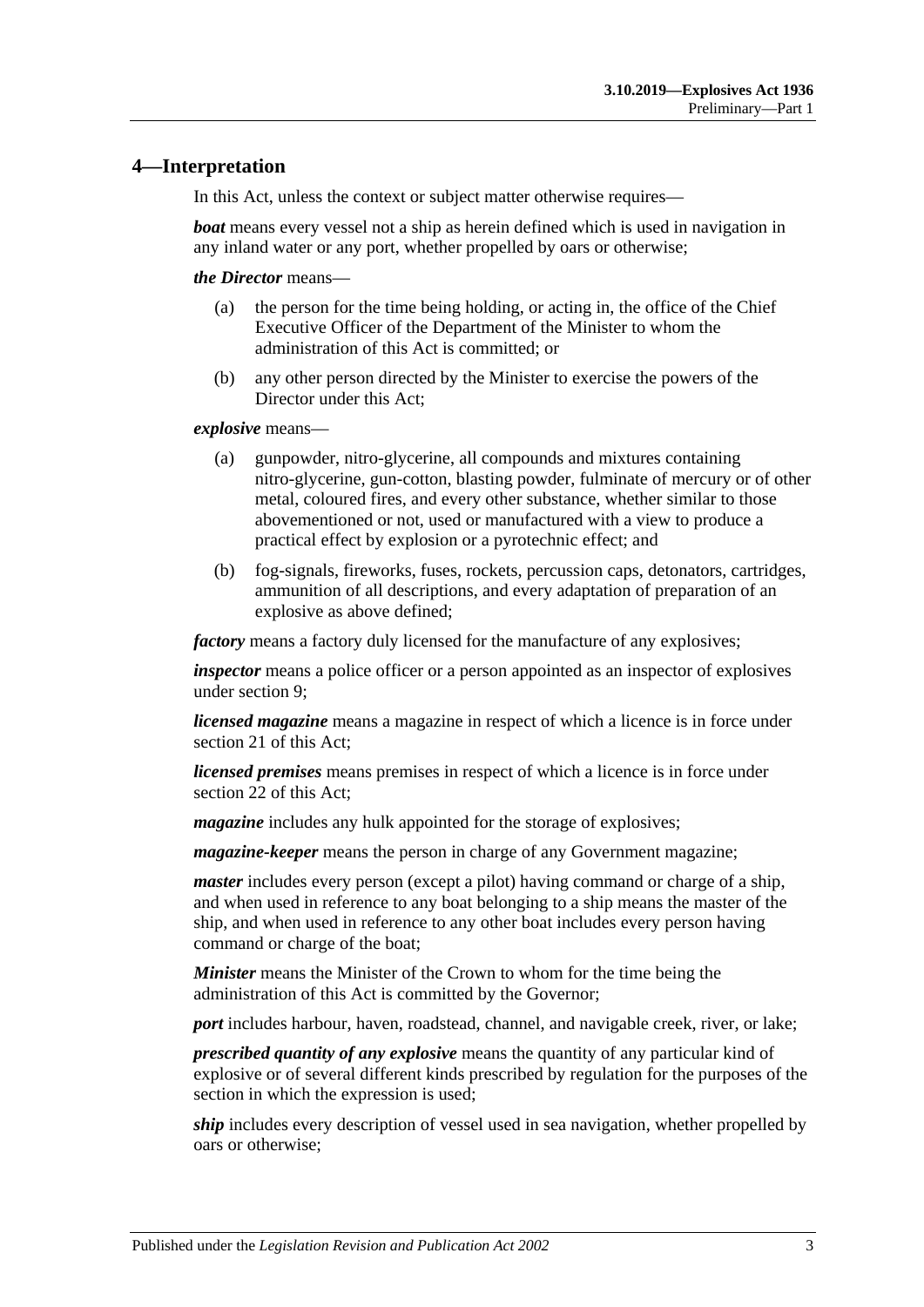*vehicle* includes any carriage, wagon, cart, truck, vehicle, or other means of conveying goods or passengers by land in whatever manner the same may be propelled.

#### <span id="page-3-0"></span>**5—Extension of definition of explosive to other explosive substances**

- (1) The Governor may from time to time by proclamation declare that any substance which appears to be specially dangerous to life or property by reason of its explosive properties or any component of any such substance shall be deemed to be an explosive within the meaning of this Act or any Part of this Act, and the provisions of this Act, or, as the case may be, the Part (subject to such exemptions, limitations, and restrictions as may be specified in the proclamation) shall accordingly extend to that substance in like manner as if it were included in the term *explosive*.
- (2) The Governor may by proclamation revoke any such proclamation.

#### <span id="page-3-1"></span>**6—Definition and classification of explosives**

- (1) The Director may from time to time, with the consent of the Governor, define for the purposes of this Act the composition, quality, and character of any explosive, and may classify explosives.
- (2) Where the composition, quality, or character of any explosive has been defined as aforesaid, any article alleged to be that explosive which differs from the definition in composition, quality, or character, whether by reason of deterioration or otherwise, shall not be deemed for the purposes of this Act to be the explosive so defined.
- (3) Any definition made pursuant to section 364 of the *[Marine Board and Navigation](http://www.legislation.sa.gov.au/index.aspx?action=legref&type=act&legtitle=Marine%20Board%20and%20Navigation%20Act%201881)  Act [1881](http://www.legislation.sa.gov.au/index.aspx?action=legref&type=act&legtitle=Marine%20Board%20and%20Navigation%20Act%201881)* shall, until varied or revoked by a definition made pursuant to this section, be deemed to be a definition made pursuant to this section.

#### <span id="page-3-2"></span>**7—Exemption of ammunition the property of His Majesty**

Nothing in this Act shall extend to or be construed to apply to any ammunition the property of His Majesty or of His Majesty's Government of the Commonwealth of Australia or of His Majesty's Government of South Australia, nor to the authorised carriage of ammunition to or from any of the King's ships or to or from any ships belonging to or used in the service of His Majesty's Government of the Commonwealth or of South Australia, or the King's magazines.

#### <span id="page-3-3"></span>**8—Filling etc of safety cartridges**

Nothing in this Act shall be deemed to prohibit the filling, carrying, conveying, or storing of any safety cartridges for private use only, and not for sale, in such quantities as may be prescribed by regulation.

# <span id="page-3-4"></span>**9—Inspectors**

- (1) The Minister may, by notice in the Gazette, appoint a person to be an inspector of explosives for the purposes of this Act.
- (2) Each inspector must be furnished with an appropriate identity card.
- (3) An inspector must produce the identity card for inspection by any person who questions his or her authority to exercise the powers of an inspector under this Act.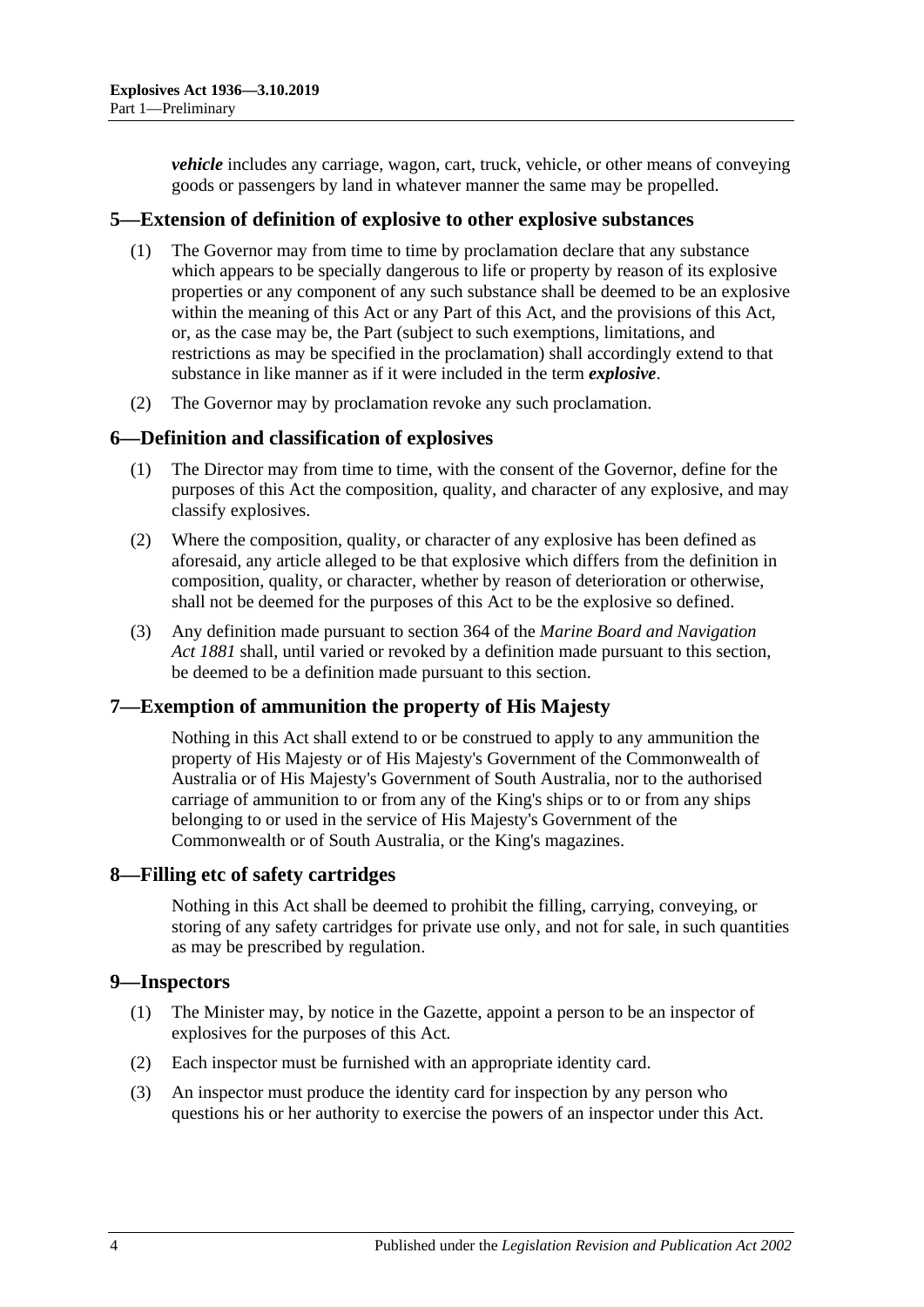# <span id="page-4-0"></span>**Part 2—Manufacture of explosives**

#### <span id="page-4-1"></span>**10—Persons carrying on certain processes to be deemed manufacturers**

Every person who carries on any of the following processes, namely, the process of dividing into its component parts or otherwise breaking up or unmaking any explosive or making fit for use any damaged explosive, or the process of remaking, altering, or repairing any explosive, shall be subject to the provisions of this Part, as if he manufactured an explosive, and the expression *manufacture* shall in this Part be construed accordingly.

#### <span id="page-4-2"></span>**11—Special rules for regulation of workmen in factory**

- (1) Every occupier of a factory shall, with the sanction of the Minister, make special rules for the regulation of the persons managing or employed in or about the factory with a view to secure the observance of this Part therein and the safety and proper discipline of the said persons and the safety of the public.
- (2) There may be annexed to any breach of special rules made in pursuance of this section such penalties not exceeding \$750 for each offence as may be deemed just.
- (3) The occupier may, and if required by the Minister shall, with the sanction of the Minister repeal, alter, or add to any special rules made in pursuance of this section.
- (4) If an occupier is required by the Minister to make, repeal, alter, or add to any rules under this section, and fails within three months after such requisition to comply therewith to the satisfaction of the Minister, the Minister may make, repeal, alter, or add to the special rules, and anything so done by the Minister shall have effect as if done by the occupier with the sanction of the Minister.
- (5) Section 38 of the *[Acts Interpretation Act](http://www.legislation.sa.gov.au/index.aspx?action=legref&type=act&legtitle=Acts%20Interpretation%20Act%201915) 1915* shall apply to all such rules and to the repeal, alteration, or addition to any such rules.

#### <span id="page-4-3"></span>**12—Licensing of factories**

- (1) The manufacture of any explosive shall not nor shall any process of such manufacture be carried on except at a factory licensed for the same under regulations made or for the time being in force under this Act: Provided that nothing in this section shall apply to the making of a small quantity of explosive for the purpose of chemical experiment, and not for practical use or for sale.
- (2) Every person who manufactures any explosive, or carries on any process of such manufacture at any place at which he is not allowed by this section so to do, shall be deemed to manufacture an explosive at an unauthorised place.
- (3) A person who manufactures an explosive at an unauthorised place is guilty of an offence.

Maximum penalty:

- (a) in the case of a body corporate—\$35 000;
- (b) in any other case—\$5 000 or imprisonment for 12 months, or both.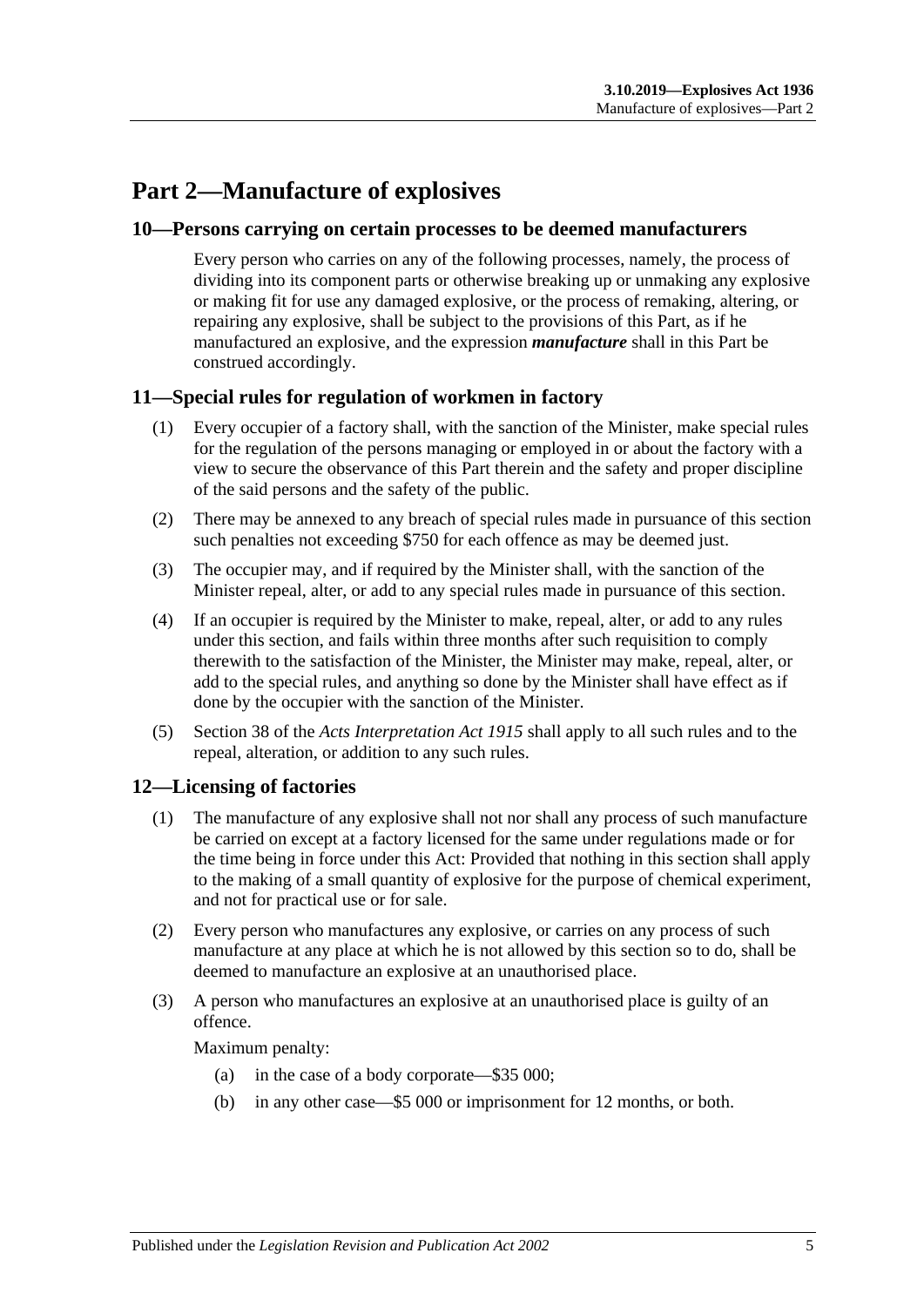(4) Where an explosive is manufactured at an unauthorised place, all or any part of the explosive or the ingredients of any explosive found in or about the place of manufacture or in the possession or under the control of a person convicted under this section may be forfeited to the Crown by a court of summary jurisdiction.

# <span id="page-5-0"></span>**13—Precautions against fire and explosions**

(1) The occupier of every factory and every person employed in or about the same shall take all due precaution for the prevention of accidents by fire or explosion in the same, and for preventing unauthorised persons having access to the factory or to the explosives therein, and shall abstain from any act whatever which tends to cause fire or explosion and is not reasonably necessary for the purpose of the work in the factory.

Maximum penalty:

- (a) in the case of a body corporate—\$35 000;
- (b) in any other case—\$5 000 or imprisonment for 12 months, or both.

# <span id="page-5-1"></span>**14—Adjoining places occupied together**

For the purposes of the provisions of this Part and the regulations with respect to the manufacture and keeping of explosives, all buildings and places adjoining each other and occupied together shall be deemed to be the same factory, and shall accordingly be included in one licence.

# <span id="page-5-2"></span>**15—Reconstruction of buildings destroyed by accident**

- (1) Where an accident by explosion or fire occurs in and wholly or partly destroys a factory, the factory shall not be reconstructed and any further supply of an explosive shall not be put therein except with the permission of the Minister, and any explosive put therein in contravention of this section shall be deemed to be manufactured in an unauthorised place, and the offence may be punished accordingly: Provided that this enactment shall not prevent the reconstruction of a factory magazine in any lawfully existing factory upon such site in the factory and with such precautions as seem reasonable to the Minister, due regard being had to the working of the factory as well as to the safety of the public and of the persons employed therein.
- (2) Where an accident by explosion or fire in a factory wholly or partly destroys any building of the factory as to which an inspector has previously to the accident sent to the occupier a notice that the building is unduly near to some building or work outside the factory, the building shall be reconstructed only upon such site in the factory and with such precautions as may seem reasonable to the Minister, due regard being had to the working of the factory as well as to the safety of the public and of the persons employed therein.
- (3) Where an accident by explosion or by fire in a factory wholly or partly destroys two or more buildings in the factory, not more than one of such buildings shall be reconstructed except with the permission of the Minister: Provided that this subsection shall not apply to any building in a lawfully existing factory if either, both, or all such buildings are incorporating mills, or if as regards any other buildings an inspector has not previously to the accident sent to the occupier a notice that the buildings are unduly near to each other.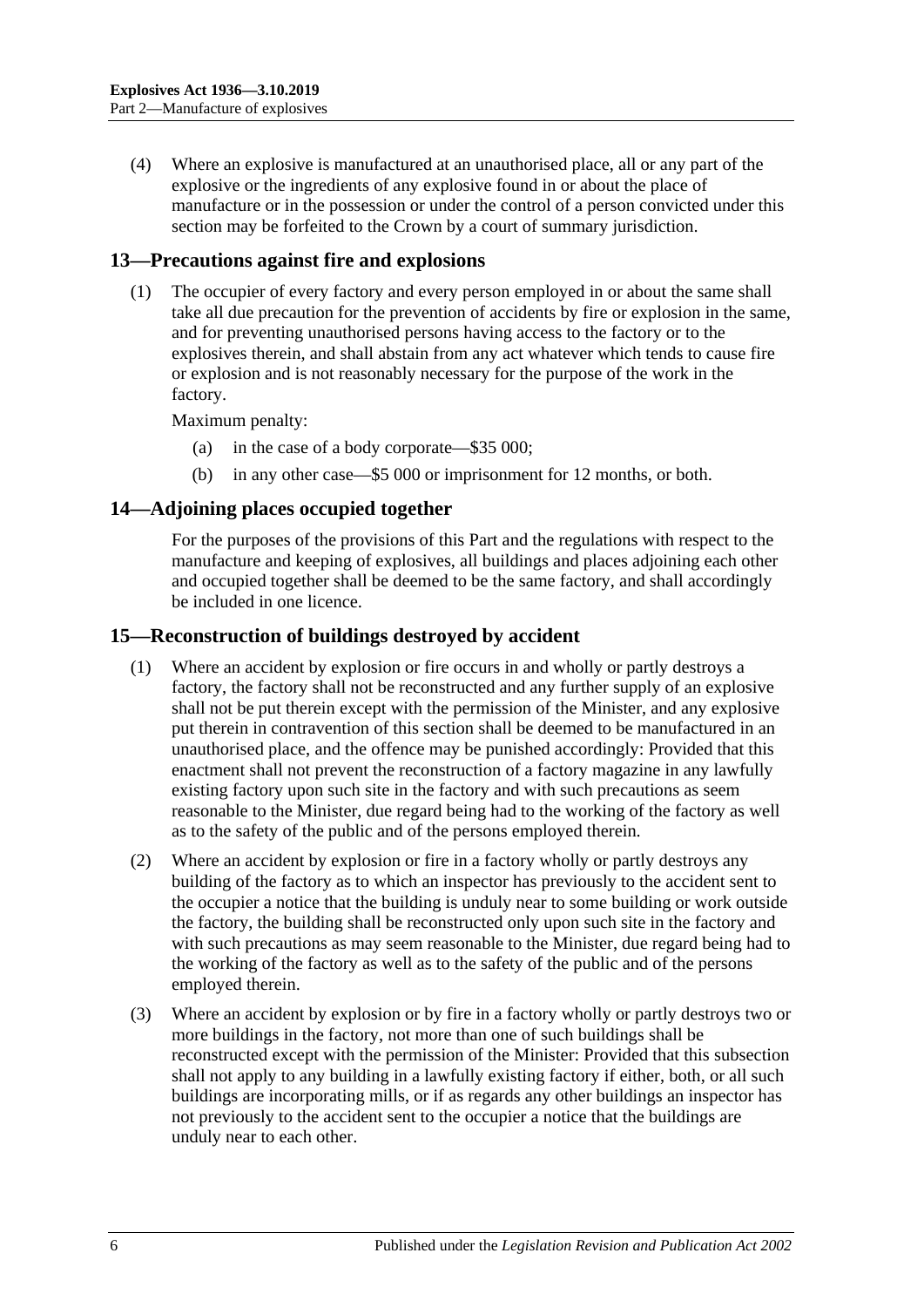- (4) Where a building is constructed on a different site in pursuance of this section, the necessary alterations shall be made in the licence, and the alterations shall be deemed to be part of the licence.
- (5) The reconstruction of any building in contravention of this section shall be deemed to be a breach of the terms of the licence, and shall be punished accordingly.

# <span id="page-6-0"></span>**Part 3—Carriage of explosives**

# <span id="page-6-1"></span>**16—Restrictions as to carriage of explosives**

- (1) No explosive shall be carried in or on or by means of any vehicle or any railway unless—
	- (a) the quantity of the explosive does not exceed the prescribed quantity of any explosive; and
	- (b) the explosive is carried in such manner and under such conditions as may be prescribed by any regulation under this Act.
- (2) A person who carries an explosive or causes an explosive to be carried in contravention of this section is guilty of an offence.

Maximum penalty:

- (a) in the case of a body corporate—\$35 000;
- (b) in any other case—\$5 000 or imprisonment for 12 months, or both.

#### <span id="page-6-2"></span>**17—Exemption of carrier where consignee etc in fault**

Where a carrier is prevented from complying with this Part by the wilful act, neglect, or default of the consignor or consignee of the explosive or other person, or by the improper refusal of the consignee or other person to accept delivery of the explosive, the conviction of the consignor, consignee, or other person shall exempt the carrier from any penalty under this Part.

#### <span id="page-6-3"></span>**18—Liability of consignor or consignee**

A consignor, consignee or other person who by wilful act, neglect or default, or by improper refusal to accept delivery of an explosive from a carrier, causes a carrier to commit an offence against this Part, is guilty of an offence.

Maximum penalty:

- (a) in the case of a body corporate—\$35 000;
- (b) in any other case—\$5 000 or imprisonment for 12 months, or both.

#### <span id="page-6-4"></span>**19—Licences for carriage of explosives**

(1) A person, other than a carrier licensed by the Director, who carries in a vehicle any explosive in excess of the prescribed quantity of any explosive is guilty of an offence.

Maximum penalty:

- (a) in the case of a body corporate—\$35 000;
- (b) in any other case—\$5 000 or imprisonment for 12 months, or both.
- (2) A licence may be granted by the Director to any person for the carriage of explosives by land.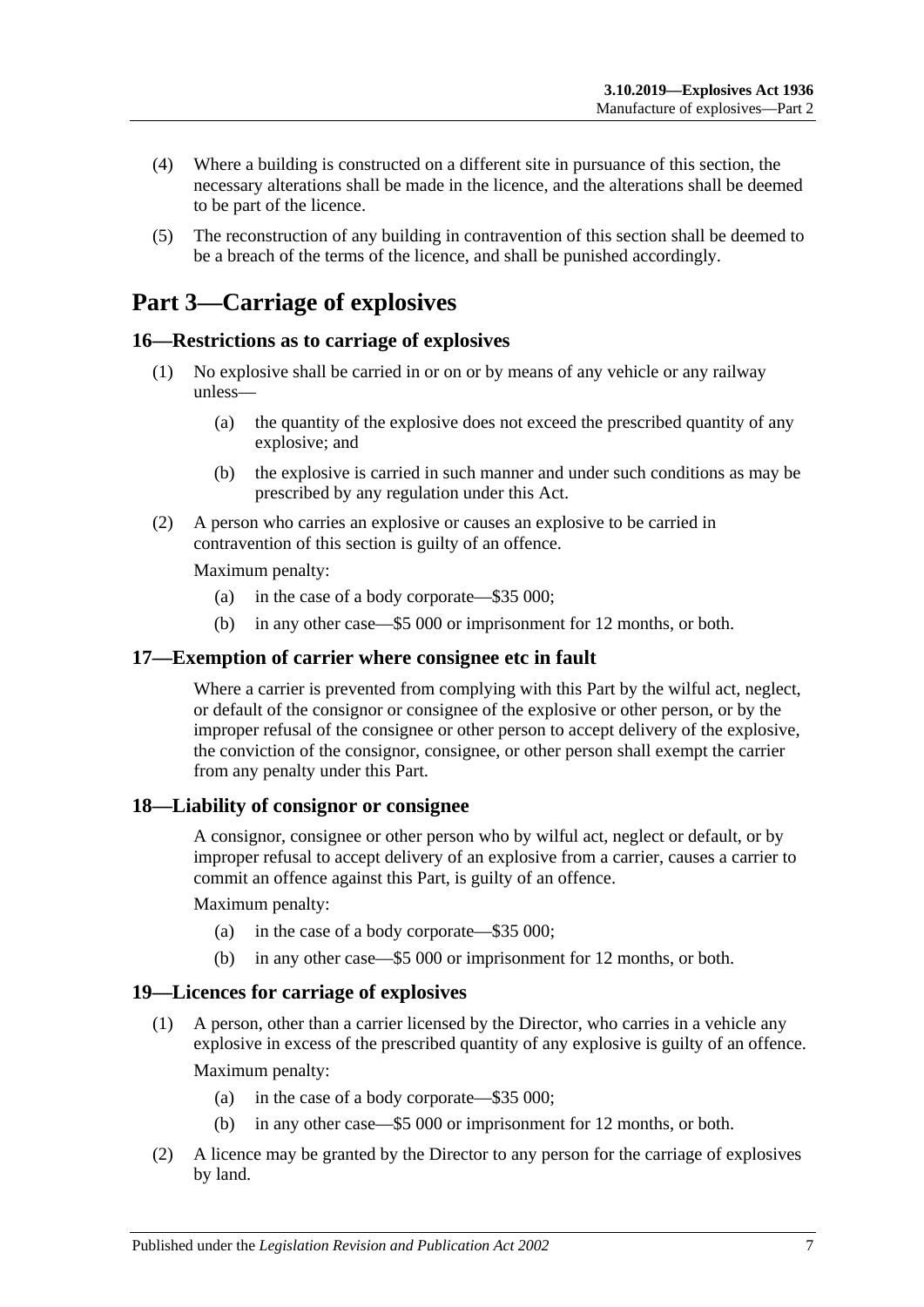# <span id="page-7-0"></span>**Part 4—Storage of explosives**

#### <span id="page-7-1"></span>**20—Government magazines**

- (1) The Governor may by proclamation declare any place to be a Government magazine.
- (2) Every Government magazine shall be under the control of the Director.
- (3) The Governor may by proclamation revoke any such proclamation or any proclamation made by the Treasurer pursuant to section 352 of the *[Marine Board and](http://www.legislation.sa.gov.au/index.aspx?action=legref&type=act&legtitle=Marine%20Board%20and%20Navigation%20Act%201881)  [Navigation Act](http://www.legislation.sa.gov.au/index.aspx?action=legref&type=act&legtitle=Marine%20Board%20and%20Navigation%20Act%201881) 1881*.

# <span id="page-7-4"></span><span id="page-7-2"></span>**21—Licensing of private magazines**

- (1) The Director may license as a magazine any suitable building, structure, excavation or place that he approves as suitable for the safe storage of explosives.
- (2) The Director shall issue to, and in the name of, the owner or person in charge of any building, structure, excavation or place licensed as a magazine under [subsection](#page-7-4) (1) of this section a licence in respect of that building, structure, excavation or place.
- (3) The licence shall be valid only for the person named therein, and shall be subject to such conditions in relation to—
	- (a) the quantity and nature of the explosives to be stored in the magazine at any one time; and
	- (b) the measures and precautions to be taken for, or in relation to, the safety and security of any person or property, and to ensure that the magazine is kept properly maintained and repaired,

as may be prescribed, and as the Director may think fit to add, and specifies in the licence.

- <span id="page-7-5"></span>(4) If a person in whose name a licence is issued under this section contravenes or fails to comply with this Act or a condition of the licence, the licensee is guilty of an offence. Maximum penalty:
	- (a) in the case of a body corporate—\$35 000;
	- (b) in any other case—\$5 000 or imprisonment for 12 months, or both.
- (5) If a licensee is guilty of an offence against [subsection](#page-7-5) (4)—
	- (a) the whole or any part of the explosives in the magazine may be forfeited to the Crown by a court of summary jurisdiction; and
	- (b) the licence may be revoked by the Director.

#### <span id="page-7-3"></span>**22—Licensing of premises**

- (1) The Director may license any person to store explosives upon any premises subject to this Act.
- (2) The licence shall be valid only for the person named therein and for the quantities of explosives named therein.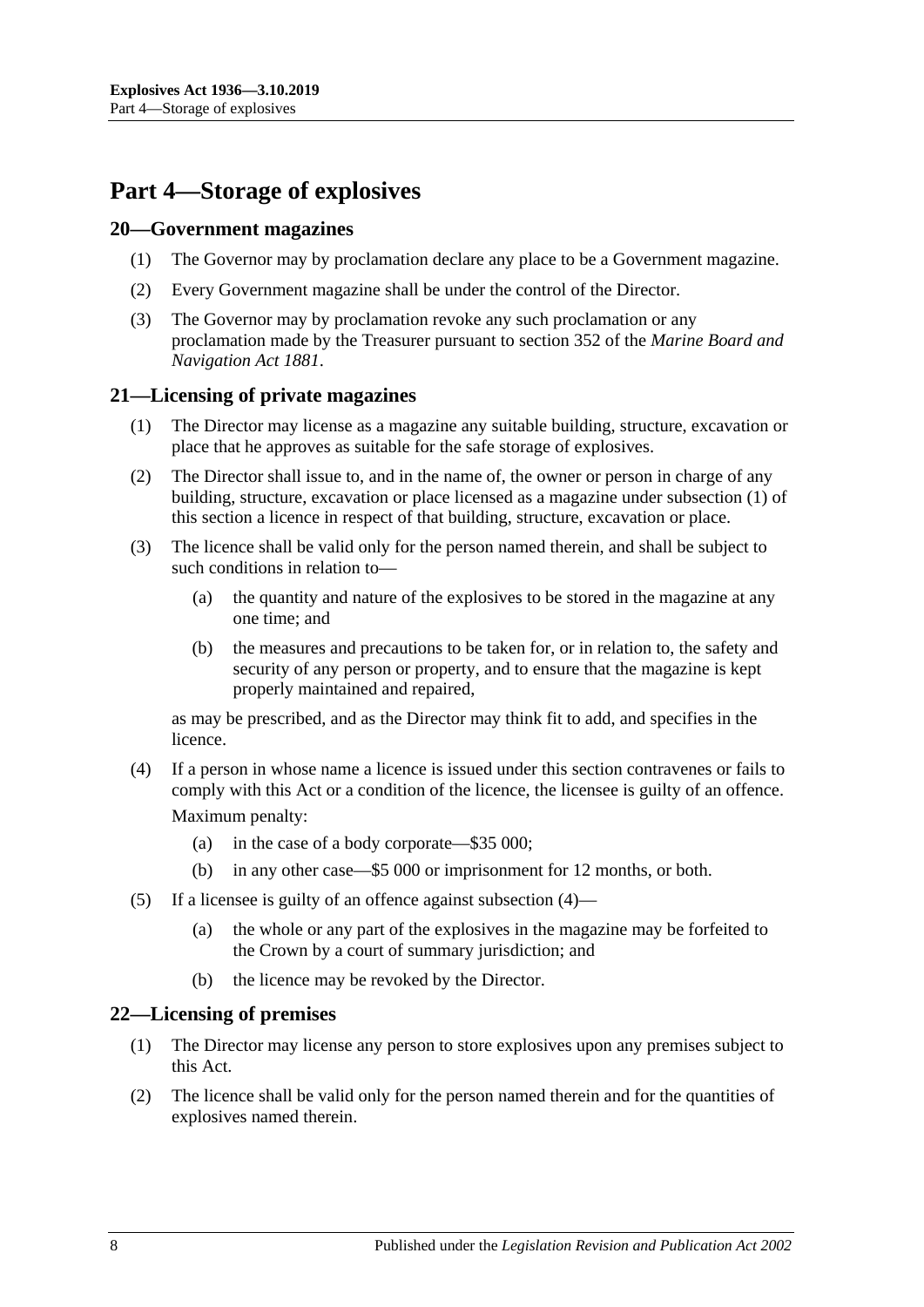- <span id="page-8-2"></span>(3) If a person in whose name a licence is issued under this section contravenes or fails to comply with this Act or a condition of the licence, the licensee is guilty of an offence. Maximum penalty:
	- (a) in the case of a body corporate—\$35 000;
	- (b) in any other case—\$5 000 or imprisonment for 12 months, or both.
- (4) If a licensee is guilty of an offence against [subsection](#page-8-2) (3)—
	- (a) the whole or any part of the explosives on the premises may be forfeited to the Crown by a court of summary jurisdiction; and
	- (b) the licence may be revoked by the Director.

#### <span id="page-8-0"></span>**23—Keeping of explosives**

- (1) Subject to [subsection](#page-8-3) (2), explosives shall be kept only—
	- (a) in a Government magazine; or
	- (b) in a magazine duly licensed by the Director; or
	- (c) on any premises duly licensed by the Director as premises whereon explosives may be stored; or
	- (d) in the underground workings of a mine in accordance with the provisions of the *[Mines and Works Inspection Act](http://www.legislation.sa.gov.au/index.aspx?action=legref&type=act&legtitle=Mines%20and%20Works%20Inspection%20Act%201920) 1920* and the regulations made under that Act.
- <span id="page-8-3"></span>(2) This section shall not apply to explosives kept by any person for his own use, the weight of which in the case of gunpowder does not exceed 15 kilograms, or in the case of any other explosive, 3 kilograms, but that in no case shall the exemption provided for by this subsection extend to the keeping of more than one hundred detonators.
- (3) If explosives are kept contrary to this section, the occupier of the place in which the explosives are kept and the owner of the explosives are each guilty of an offence.

Maximum penalty:

- (a) in the case of a body corporate—\$35 000;
- (b) in any other case—\$5 000 or imprisonment for 12 months, or both.

Expiation fee: \$315.

(4) If explosives are kept contrary to this section, they may be seized by an inspector and may be forfeited to the Crown by a court of summary jurisdiction.

#### <span id="page-8-1"></span>**24—Storage charges in Government magazines**

The storage rent and other charges for any explosives deposited in a Government magazine shall—

- (a) be fixed from time to time by the Minister;
- (b) be payable by the person depositing the explosives;
- (c) be recoverable from the said person by the Director as a debt due to the Director by action in any competent court.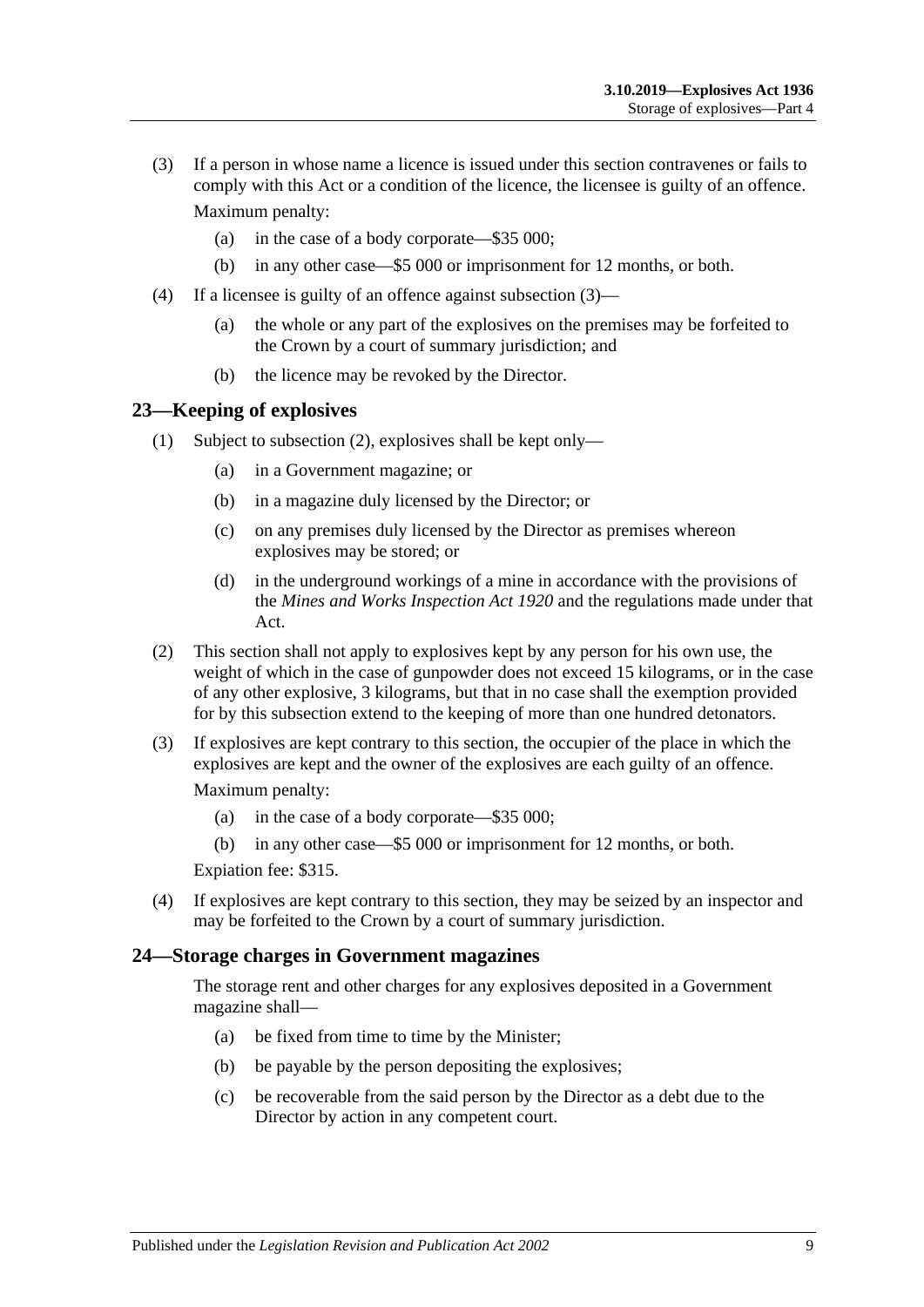#### <span id="page-9-4"></span><span id="page-9-0"></span>**25—Power to sell explosives**

- (1) If the storage rent and other charges and expenses incurred in respect of any explosives deposited in a Government magazine are not paid within twelve months after the explosives are so deposited, or within one month after demand is made for payment thereof by the Director, the Director may from time to time cause the explosives, or so much thereof as may appear to be necessary to satisfy all such rent, charges, and expenses, to be sold by public tender.
- (2) A call for public tender under [subsection](#page-9-4) (1) must be published—
	- (a) on a website determined by the Director; or
	- (b) in a newspaper circulating generally in the State.
- (3) The proceeds of any such sale shall be applied first to the payment of the said storage rent, charges, and expenses, and the surplus (if any) shall be paid to the person who deposited the explosives.

# <span id="page-9-1"></span>**26—Explosives to be in secure packages**

No explosives shall be received at or removed from any Government magazine, licensed magazine, or licensed premises, except in the quantities and kinds of packages prescribed by the regulations, and the packages shall be so secured that no part of the explosive contained therein can be scattered in the removal thereof. In case of failure thereof an inspector may direct that the contents of the said packages be removed into fresh packages by such person and in such manner and place as he prescribes, and the magazine-keeper or person licensed in respect of the magazine or premises, as the case may be, shall charge the expenses attending the same to the owner thereof, and may refuse to deliver the explosive so removed into fresh packages until the said expenses are first paid.

# <span id="page-9-2"></span>**27—Testing of explosives in Government magazine**

(1) No person shall remove any explosive from any Government magazine unless the prescribed fees for inspecting or testing the explosives have been first paid to the Director.

Maximum penalty: \$750.

(2) Explosives shall not be delivered from a Government magazine until the Director has certified in writing that all fees due to the Director with respect to the explosives which it is desired to remove have been paid, and that the explosives are in a satisfactory condition.

# <span id="page-9-3"></span>**28—Sale or transfer to be reported to the officer in charge**

If the owner of any explosive, while it is deposited in any Government magazine, sells or transfers the whole or any part of the same to any other person, the sale or transfer shall be immediately reported in writing to the Director or magazine-keeper, and a certificate of the sale or transfer, together with any other documents necessary for claiming transfer and delivery of the explosive from the owner, shall also be produced to the Director or magazine-keeper, in order that the same may be duly registered, otherwise the magazine-keeper may refuse to deliver up the said explosive to any other than the recipient of the original certificate. The owner shall pay to the Director such fee (if any) for every registration of the sale or transfer as the Director may direct.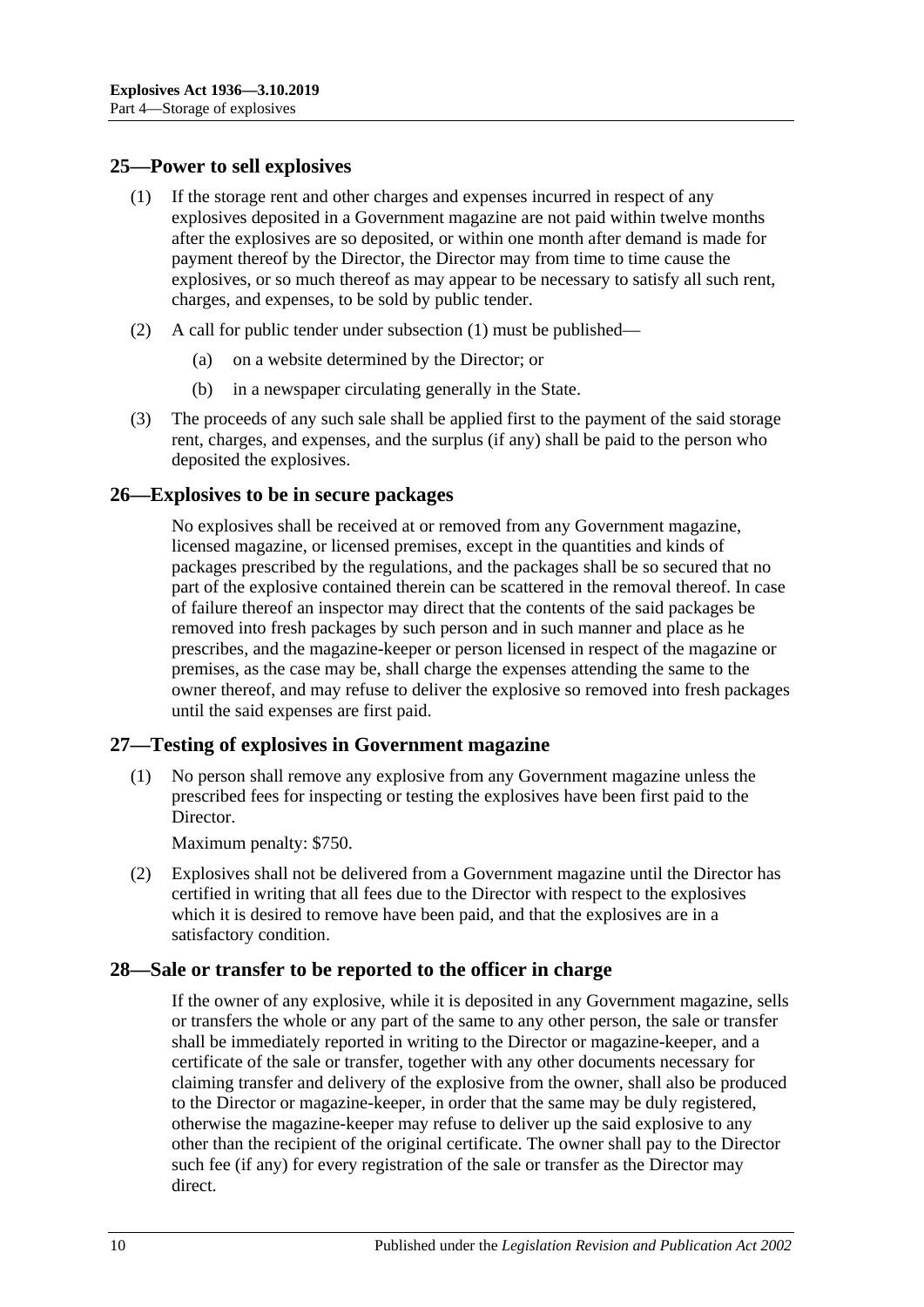# <span id="page-10-0"></span>**Part 4A—Acquisition of land**

# <span id="page-10-1"></span>**28A—Definitions**

In this Part—

*land* means an estate or interest (legal or equitable) in land and includes an easement right power or privilege over affecting or in connection with land;

*mining lease* means a lease granted under the *[Mining Act](http://www.legislation.sa.gov.au/index.aspx?action=legref&type=act&legtitle=Mining%20Act%201930) 1930*.

#### <span id="page-10-2"></span>**28B—Power to acquire land**

- (1) The Minister may, subject to [section](#page-10-3) 28C of this Act, acquire either by agreement or compulsorily any land that may be required for the purposes of this Act.
- (2) For the purposes of this Part, the *[Compulsory Acquisition of Land Act](http://www.legislation.sa.gov.au/index.aspx?action=legref&type=act&legtitle=Compulsory%20Acquisition%20of%20Land%20Act%201925) 1925* is incorporated with this Act, and for the purposes of that Act as so incorporated—
	- (a) an acquisition of land under this Part shall be deemed to be an undertaking; and
	- (b) the Minister shall be deemed to be the promoter of such an undertaking.

# <span id="page-10-3"></span>**28C—Surrender of mining leases**

Where any land required for the purposes of this Act is comprised in a mining lease, the Governor may on the recommendation of the Minister of Mines accept a surrender of the lease or any part thereof or resume for the purposes of this Act the land or any part thereof comprised in the lease.

#### <span id="page-10-4"></span>**28D—Power to dispose of surplus land**

- (1) The Minister may demise any land that is held or used by him for the purposes of this Act and is not immediately required for any such purpose, for such period, at such rent, and upon such conditions as he thinks fit, and may sell or otherwise dispose of any such land or other property that he does not further require for any such purpose, and may transfer or convey the land or other property to the purchaser or as the purchaser directs.
- (2) Moneys accruing from the sale or other disposition of any property sold or disposed of pursuant to this section shall be paid by the Minister to the Treasurer.

# <span id="page-10-5"></span>**Part 5—Control of explosives in ships**

#### <span id="page-10-6"></span>**29—Vessels arriving with explosives to hoist flag**

- (1) The master of any ship on board of which there are any explosives exceeding 15 kilograms in weight of gunpowder or 3 kilograms in weight of any other explosive shall on approaching a port exhibit from the mast head or some other conspicuous position on the ship, by day, flag B of the international code, and, by night, a red light.
- (2) The master of any ship shall during the time the ship is within any port and—
	- (a) any explosives exceeding 15 kilograms in weight of gunpowder or 3 kilograms in weight of any other explosive are on board the ship; or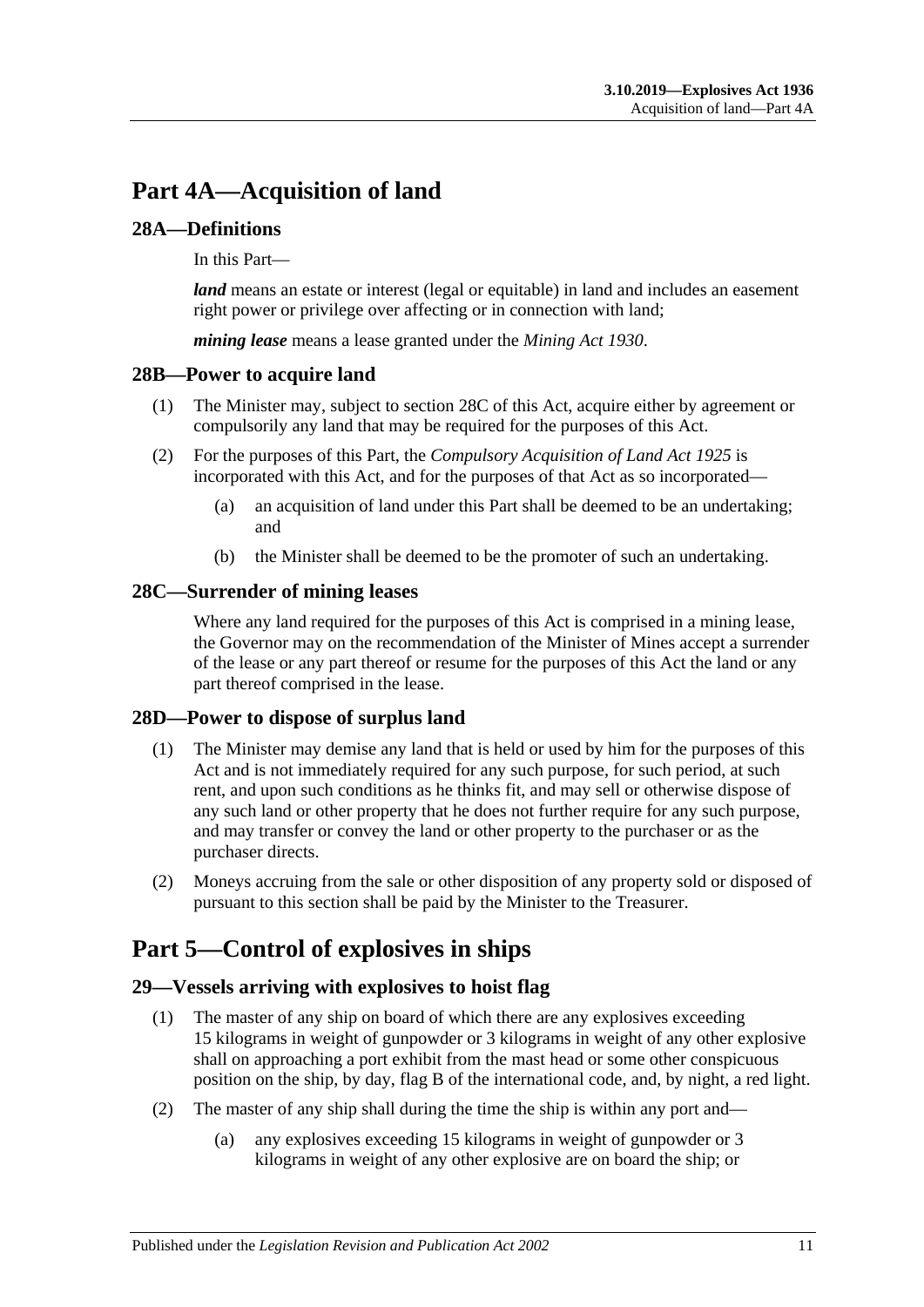(b) any boat is alongside the ship and there are on board such boat explosives exceeding 15 kilograms in weight of gunpowder or 3 kilograms weight of any other explosive,

exhibit from the mast head or some other conspicuous position on the ship, by day, flag B of the international code, and, by night, a red light.

(3) The master of a ship who fails to comply with this section is guilty of an offence. Maximum penalty: \$5 000.

#### <span id="page-11-0"></span>**30—Prohibited areas**

- (1) The Minister of Marine may from time to time by notice published in the Government Gazette declare that the whole or any part of any port shall be a prohibited area.
- (2) The Minister of Marine may from time to time revoke or vary any such notice by notice published in the Government Gazette.

#### <span id="page-11-4"></span><span id="page-11-1"></span>**31—Ships carrying explosives**

- (1) Subject to [subsection](#page-11-3) (3), no ship or boat on board of which there are any explosives exceeding 15 kilograms in weight of gunpowder or 3 kilograms in weight of any other explosive shall be brought within or be within any prohibited area except as authorised by this section.
- (2) Subject to [subsection](#page-11-3) (3), the master of every such ship or boat shall, before the ship or boat is brought within any prohibited area, discharge all explosives in excess of the weight specified in [subsection](#page-11-4) (1) and forthwith convey them, or cause them to be conveyed into such magazine or magazines, or licensed premises, as are appointed by the Director.
- <span id="page-11-3"></span>(3) The Minister of Marine may grant an authority to the master of any ship or boat to bring or cause the ship to be within any prohibited area. Any such authority may be granted subject to any conditions thought fit by the Minister of Marine.
- (4) The master of a ship which is brought into or is within a prohibited area contrary to this section, or who contravenes any condition of an authority granted under this section, is guilty of an offence.

Maximum penalty: \$5 000 or imprisonment for 12 months, or both.

(5) Subject to [section](#page-13-2) 38, the provisions of this section shall not apply to any boat under the control of the Director.

#### <span id="page-11-2"></span>**32—Procedure at magazine**

(1) Upon the receipt of any such explosives at any Government magazine, licensed magazine, or licensed premises appointed by the Director under [section](#page-11-1) 31 of this Act, the magazine-keeper, or person in charge of the licensed magazine or licensed premises shall give to the master or agent of the master, a receipt describing the packages containing the same, which receipt shall be deemed in law to maintain any lien which the master or owner of the ship or boat may have upon the said explosives therein described for freight or other lawful charges upon the same respectively. The master, owner, or agent of the master or owner shall forthwith give to the Director notice in writing of any such lien.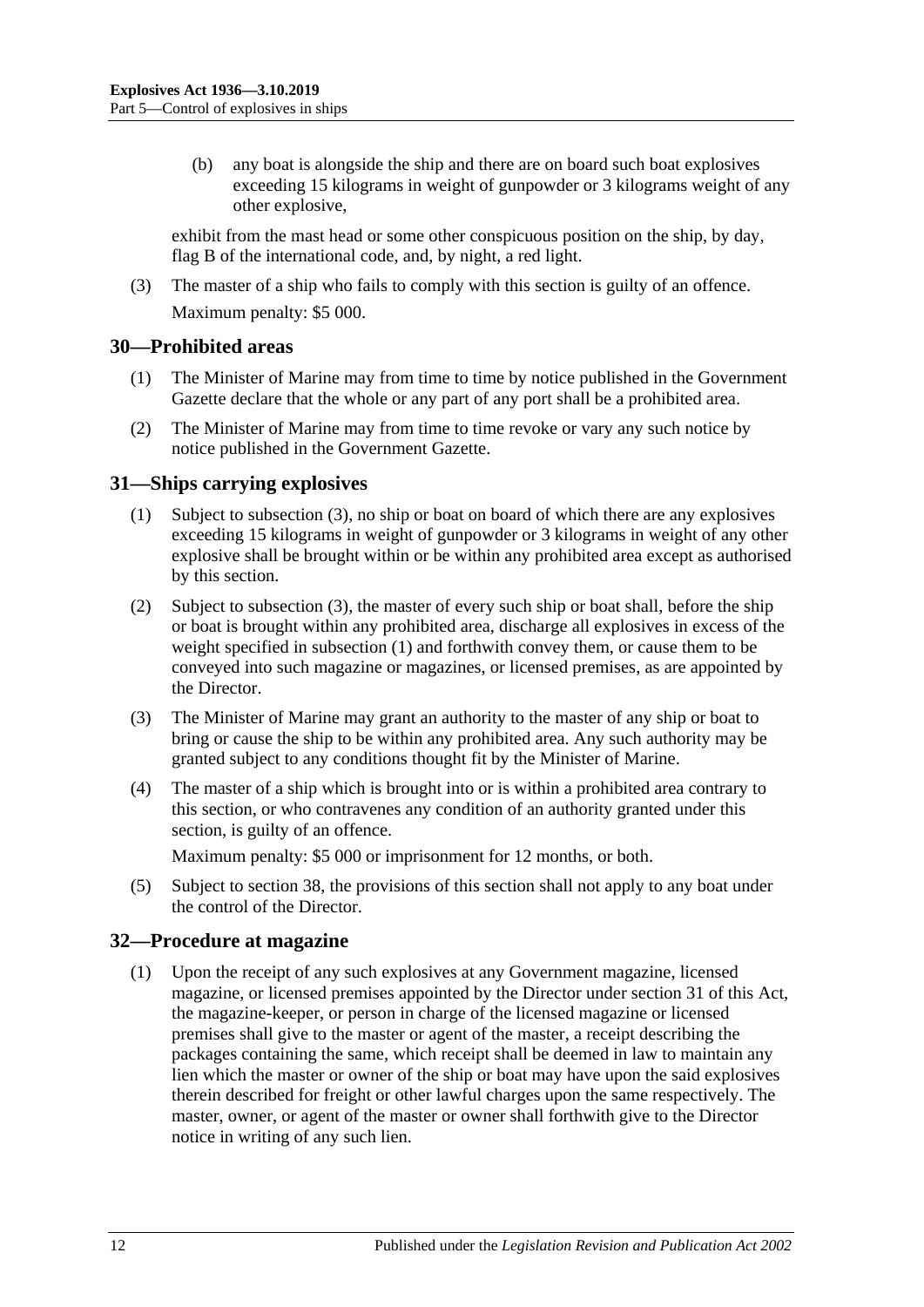- (2) Every person to whom any such explosives are consigned shall, within forty-eight hours after the arrival of the ship or boat at the port, deliver to the magazine-keeper or the person in charge of the licensed magazine or licensed premises a full description of the explosives, showing the quantity with the marks and numbers of the packages containing the same, which description the magazine-keeper or the person in charge of the licensed magazine or licensed premises shall enter, together with the name of such person, in a book to be kept for that purpose, and shall thereupon give a certificate of the entry to the said person.
- (3) No person shall be entitled to receive any explosives from any Government magazine unless he produces to the Director or magazine-keeper such certificate, nor unless the storage and any other charges authorised by this Act have been paid to the magazine-keeper, or other person authorised by the Director to receive the same.

#### <span id="page-12-0"></span>**33—Explosives on arrival to be reported**

- (1) The master of every ship arriving in any port with explosives exceeding 15 kilograms in weight of gunpowder or 3 kilograms in weight of any other explosive on board the ship, shall give the prescribed notice of intention to land the same to the Director and the Minister of Marine.
- (2) So soon as the same are reported to the Director, he may, subject to [section](#page-11-1) 31, grant a permit or permits to the master of the ship to land the explosives in order that the same may be deposited in a Government magazine, licensed magazine, or licensed premises.
- (3) The master of a ship who fails to comply with this section is guilty of an offence. Maximum penalty: \$5 000.

#### <span id="page-12-1"></span>**34—Explosives removed from ship**

- (1) Explosives shall be discharged from and loaded into any ship or boat in any port only between such hours as may be appointed by the Minister of Marine.
- (2) When any quantity or quantities of explosives are so removed, the same shall be brought direct from the ship or boat to such place as is appointed by the Minister of Marine for the landing of the explosives.
- (3) A person who discharges, loads or conveys explosives contrary to this section is guilty of an offence.

Maximum penalty: \$5 000.

#### <span id="page-12-2"></span>**35—Penalty on going alongside wharves**

- (1) No ship or boat shall, except with the authority of the Minister of Marine, come alongside any wharf in any port until all explosives exceeding 15 kilograms in weight of gunpowder or 3 kilograms in weight of any other explosive which may be on board are first landed as provided by this Part.
- (2) The Minister of Marine may grant authority to the master of any ship or boat to come alongside any such wharf without requiring the explosive to be landed as aforesaid. Any such authority may be granted subject to any conditions thought fit by the Minister of Marine.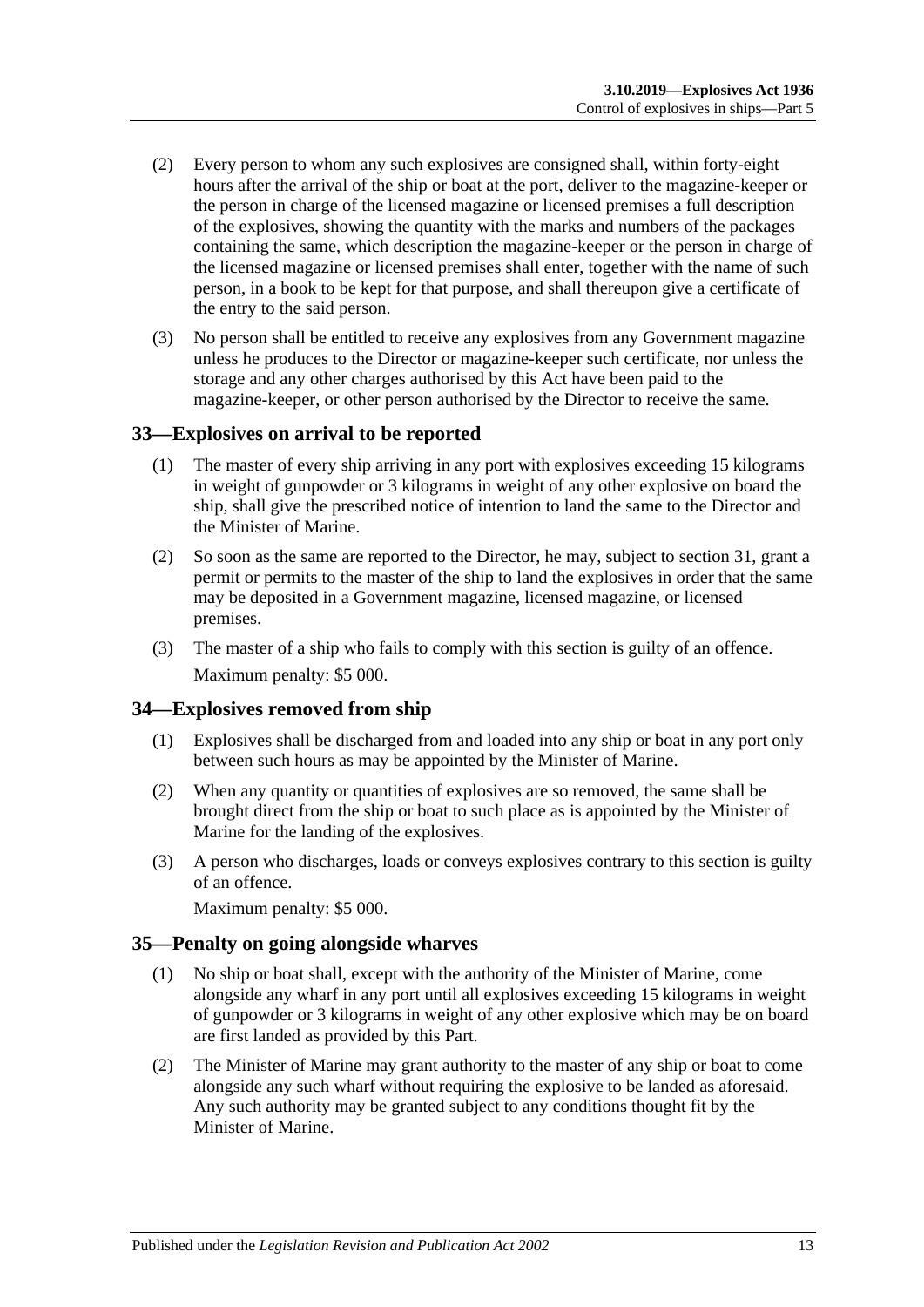(3) The master of a ship or boat in respect of which any contravention of this section is committed is guilty of an offence.

Maximum penalty: \$5 000 or imprisonment for 12 months, or both.

(4) Subject to [section](#page-13-2) 38, the provisions of this section shall not apply to any boat under the control of the Director.

#### <span id="page-13-0"></span>**36—Explosives to be landed at the place appointed for the purpose**

- (1) No explosives shall be landed or shipped in any port in South Australia, other than at such landing places or shipping places as are appointed for that purpose by the Minister of Marine.
- (2) A person who lands or attempts to land, or ships or attempts to ship, explosives contrary to this section is guilty of an offence.

Maximum penalty:

- (a) in the case of a body corporate—\$35 000;
- (b) in any other case—\$5 000 or imprisonment for 12 months, or both.

#### <span id="page-13-1"></span>**37—Explosives not to be shipped within certain limits**

- (1) No ship or boat shall, except with the authority of the Minister of Marine, take on board any explosives exceeding 15 kilograms in weight of gunpowder or 3 kilograms in weight of any other explosive whilst within any prohibited area.
- (2) The Minister of Marine may grant authority to the master of any ship or boat to take on board explosives within a prohibited area. Any such authority may be granted subject to any conditions thought fit by the Minister of Marine.
- (3) The master of a ship or boat in respect of which a contravention of this section is committed is guilty of an offence.

Maximum penalty: \$5 000 or imprisonment for 12 months, or both.

(4) Subject to [section](#page-13-2) 38, the provisions of this section shall not apply to any boat under the control of the Director.

#### <span id="page-13-2"></span>**38—Control over ships and boats in ports**

- (1) The Minister of Marine may from time to time direct at what times and in what manner ships and boats carrying explosives exceeding 15 kilograms in weight of gunpowder or 3 kilograms in weight of any other explosive, shall enter or leave or be navigated within any port.
- (2) The master of a ship or boat who fails to comply with a direction under this section is guilty of an offence.

Maximum penalty: \$5 000 or imprisonment for 12 months, or both.

(3) This section shall apply to any boat under the control of the Director.

#### <span id="page-13-4"></span><span id="page-13-3"></span>**39—Boats carrying explosives to be licensed and provided with tarpaulins**

- (1) No boat shall be used for the conveyance of explosives unless—
	- (a) it is approved by the Director or it is the property of the Minister of Marine; and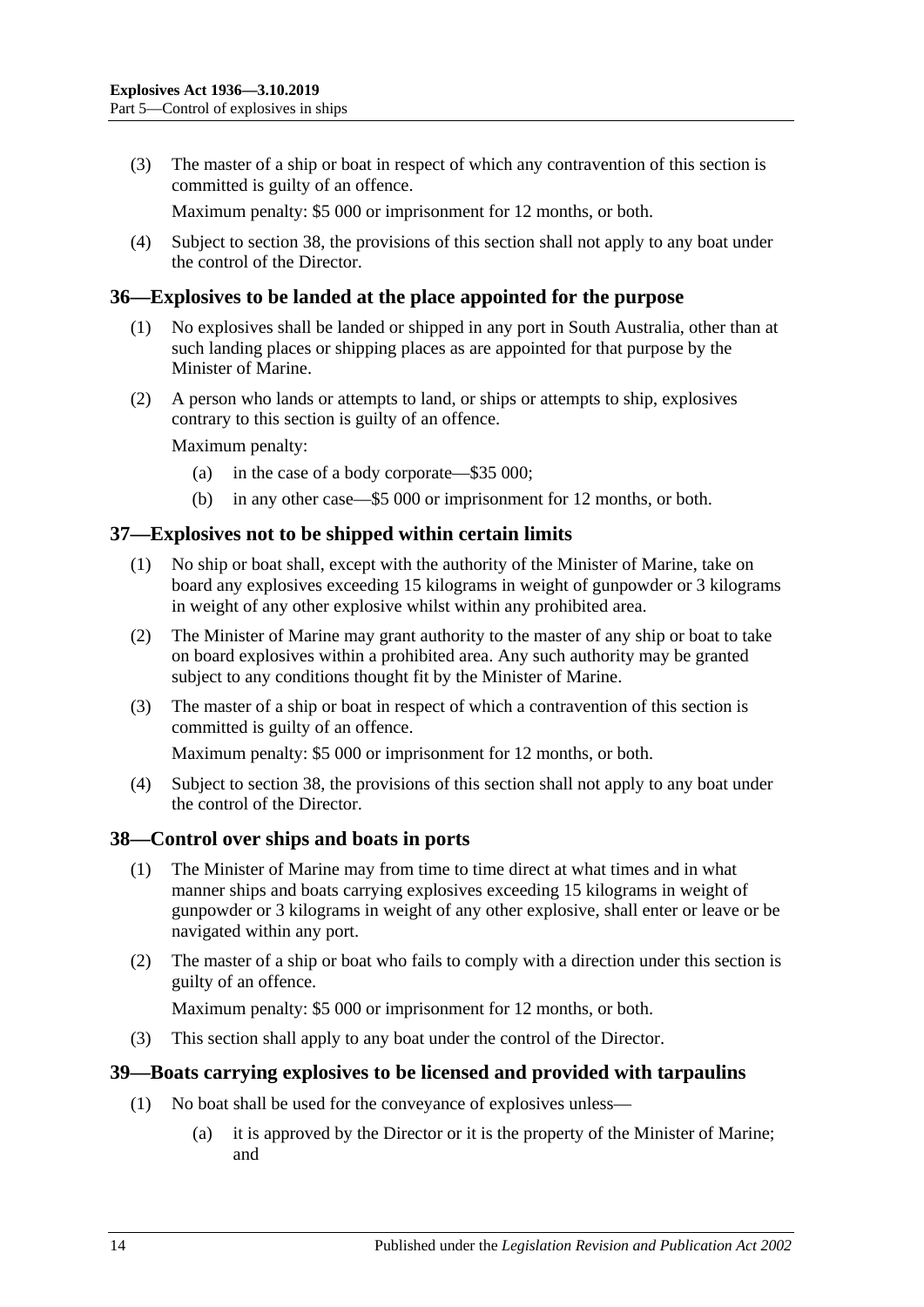- (b) it is provided with such tarpaulins or other coverings as the Director may direct.
- (2) A person who conveys explosives, or causes explosives to be conveyed, in a boat that does not comply with [subsection](#page-13-4) (1) is guilty of an offence.

Maximum penalty:

- (a) in the case of a body corporate—\$35 000;
- (b) in any other case—\$5 000 or imprisonment for 12 months, or both.

#### <span id="page-14-0"></span>**40—Power to delegate authority**

- (1) The Minister of Marine may from time to time in writing authorise any officer or officers of the Department of Marine and Harbors to exercise all or any of the powers of the Minister of Marine under this Part. Any such authority may be revoked by the Minister of Marine.
- (2) Any such officer while authorised as aforesaid—
	- (a) may exercise the powers conferred as aforesaid in the same manner and to the extent to which the powers could be exercised by the Minister of Marine; and
	- (b) shall in the exercise of the powers be deemed to be entitled to the same immunities and privileges as Minister of Marine.

#### <span id="page-14-1"></span>**41—Savings as to ships rockets etc**

This Part shall not apply to any gunpowder, rockets, or other explosives in respect of any ship which are required to be carried as part of the ship's equipments for the purpose of making signals.

# <span id="page-14-2"></span>**Part 6—Miscellaneous**

#### <span id="page-14-5"></span><span id="page-14-3"></span>**42—Powers of inspectors**

- <span id="page-14-4"></span>(1) Any inspector may—
	- (a) at any time enter, inspect, and examine any magazine or premises licensed by the Director or any place where he believes any explosives may be found or any other place which it is necessary or convenient to enter, inspect or examine for the purpose of securing the due administration and enforcement of this Act; and
	- (b) make any general or particular inquiries as to the observance of, or which are necessary for the purposes of this Act; and
	- (c) take without payment such samples of any substance which he believes to be an explosive as are necessary for the examination and testing thereof; and
	- (d) seize, detain, and remove any explosive and any package or vehicle in which the same is contained if he has reasonable cause to believe that there has been a contravention of this Act in respect of the explosive; and
	- (e) where he believes it necessary in the public interest, with the consent of the Minister destroy or otherwise dispose of any explosive: Provided that in cases of imminent danger he may so act without such consent.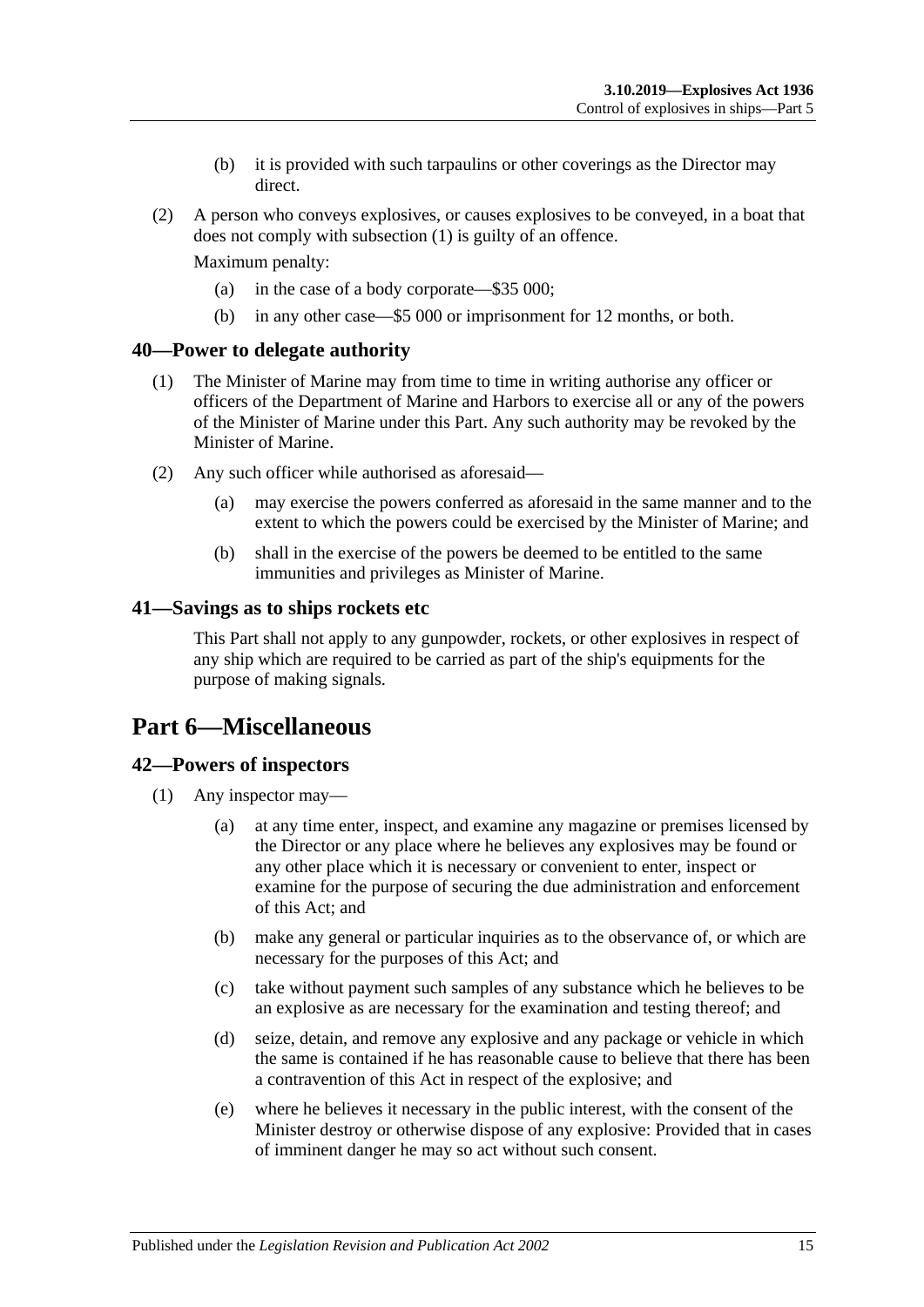- (2) The expenses incurred in the examination, destruction or disposal of any explosive under [paragraph](#page-14-4) (e) of [subsection](#page-14-5) (1) shall be borne by the owner of the explosive.
- (3) Any inspector may, if any situation or activity involving explosives is in his opinion a danger or potential danger to any person, by an order or direction in writing require the person apparently in charge of the situation or activity to remove the danger or potential danger by taking the steps specified in the order or direction within the period of time so specified or by ceasing the activity forthwith.

#### <span id="page-15-0"></span>**43—Inspector may be assisted**

Every person on or about the place inspected who—

- (a) does not, upon being requested so to do by an inspector facilitate the entry, inspection, and examination authorised by this Act by the inspector; or
- (b) does not, upon being so requested, facilitate the taking of samples, or the seizure, detention, or removal of any explosive, packages, or vehicle, or the destruction or disposal of any explosive authorised by this Act,

is guilty of an offence.

Maximum penalty: \$5 000.

#### <span id="page-15-4"></span><span id="page-15-1"></span>**44—Obstructing inspectors**

- (1) A person who—
	- (a) obstructs or hinders an inspector; or
	- (b) interferes with, or prevents the exercise of, a power conferred by this Act upon an inspector; or
	- (c) disobeys a lawful order or direction of an inspector; or
	- (d) refuses or fails to answer truthfully questions put by an inspector pursuant to this Act,

is guilty of an offence.

Maximum penalty: \$5 000.

- (2) A person is not required to answer a question put by an inspector if the answer to the question would tend to incriminate him or her of an offence.
- (3) If a person is guilty of an offence under [subsection](#page-15-4) (1) and that person, or the employer of that person, is licensed under this Act, that licence may be revoked by the Director.

#### <span id="page-15-2"></span>**45—Protection to inspector**

No inspector shall be liable, except in respect of any wilful neglect or default, to any legal proceedings for anything done in pursuance of this Act.

#### <span id="page-15-3"></span>**46—Powers of the Director**

- (1) If in the opinion of the Director any explosive under the control of the Director—
	- (a) has been damaged, or from its condition is, or is likely to become, dangerous to life or property during storage, transport, or use; or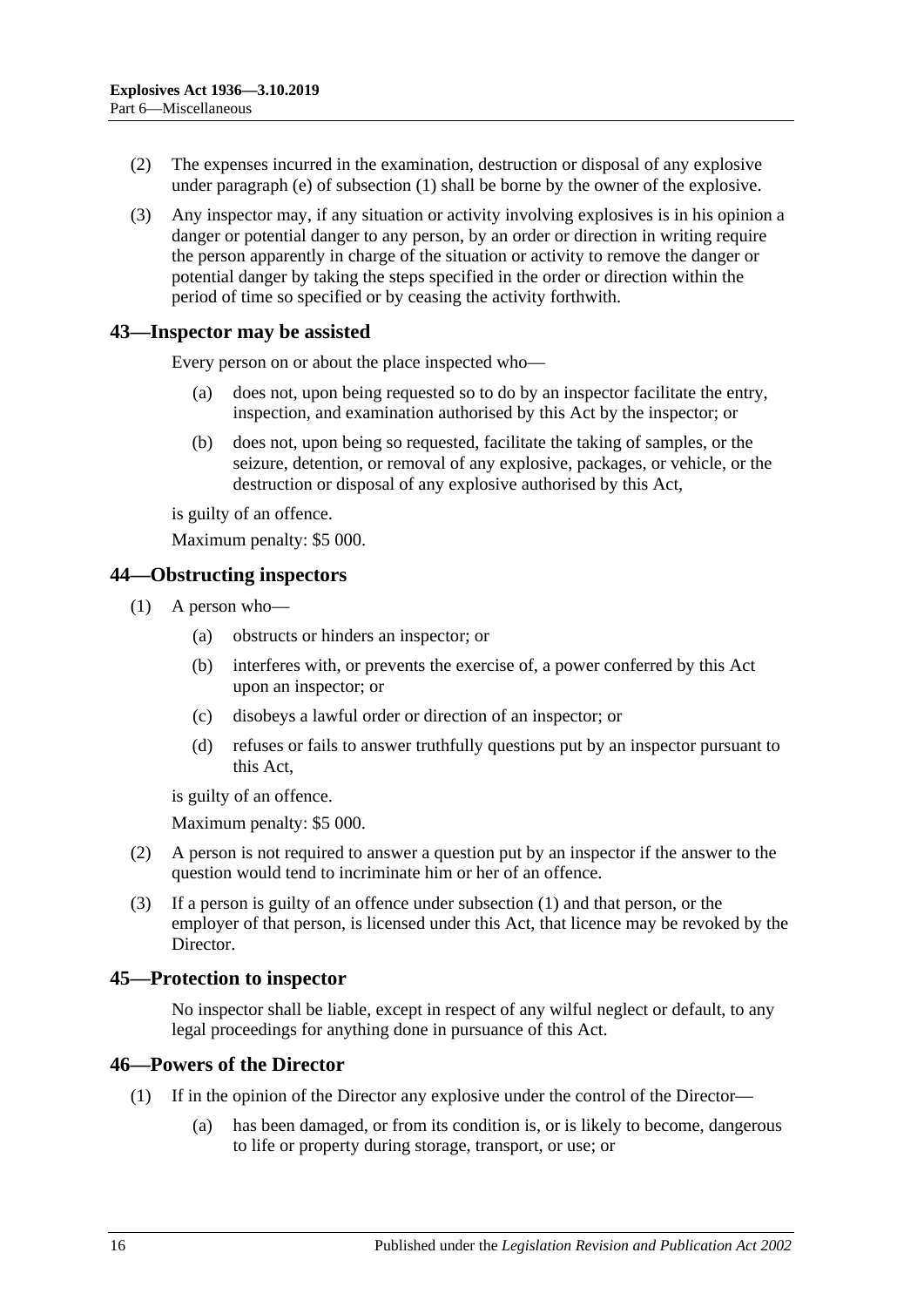(b) has not been defined and classified as provided in [section](#page-3-1) 6, or does not conform in composition, quality, and character to the definition made in accordance with that section,

the Director may destroy the explosive, or may order the same to be destroyed or otherwise disposed of.

(2) The expense of the destruction or disposal shall be borne by the owner of the explosive.

#### <span id="page-16-0"></span>**47—Deeming provision**

For the purposes of [section](#page-15-3) 46, an explosive shall be deemed to be under the control of the Director—

- (a) if it is in a Government magazine; or
- (b) if it is in a magazine afloat; or
- (c) if it is on board any ship or boat in any port; or
- (d) if it is in course of being landed from any such ship or boat; or
- (e) if it is in course of being shipped in any port; or
- (f) if it is on board any boat approved by the Director under [section](#page-13-3) 39, or owned by the board; or
- (g) if it is in course of removal from or to any magazine to or from any ship or boat in any port.

#### <span id="page-16-1"></span>**48—Power to prohibit manufacture, storage, and carriage of specially dangerous explosives**

- <span id="page-16-2"></span>(1) Notwithstanding anything in this Act, the Governor may from time to time by proclamation prohibit, either absolutely, or subject to conditions or restrictions, the manufacture, keeping, conveyance, and sale, or any of them, of any explosive when in the judgment of the Governor it is expedient for the public safety to make such proclamation.
- (2) Any explosive manufactured in contravention of any such proclamation shall be deemed to be manufactured in an unauthorised place.
- (3) A person—
	- (a) who conveys an explosive or causes it to be conveyed; or
	- (b) who sells an explosive; or
	- (c) who keeps an explosive; or
	- (d) to whom an explosive is delivered,

in contravention of a proclamation under [subsection](#page-16-2) (1), is guilty of an offence. Maximum penalty:

- (a) in the case of a body corporate—\$35 000;
- (b) in any other case—\$5 000 or imprisonment for 12 months, or both.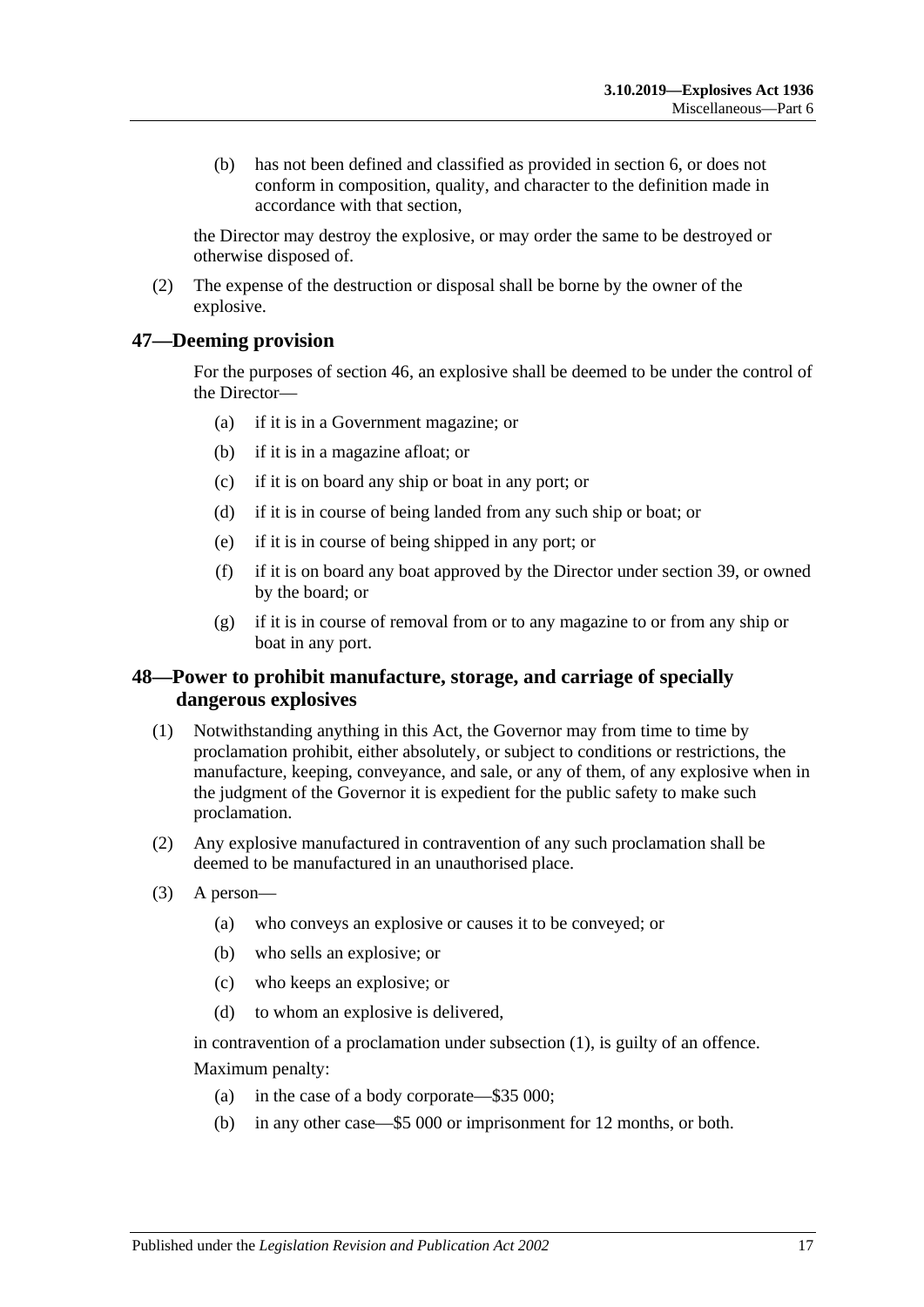- (3a) If an explosive is conveyed, sold or kept in contravention of a proclamation under [subsection](#page-16-2) (1), all or any part of the explosive may be forfeited to the Crown by a court of summary jurisdiction.
- (4) The Governor may by proclamation revoke any proclamation made as aforesaid.

#### <span id="page-17-0"></span>**48A—Conditions of licences and permits**

- (1) The issuing authority may, at any time, by notice in writing given personally or by post to the holder of a licence or permit granted under this Act, vary or revoke a condition of the licence or permit imposed by the issuing authority, or attach a further condition to the licence or permit.
- (2) In this section—

*issuing authority* means the Minister or the Director responsible for granting licences or permits of the class concerned.

#### <span id="page-17-1"></span>**49—Factory licence unnecessary in certain cases**

Notwithstanding anything contained in this Act it shall not be necessary for any person licensed to keep a magazine or other premises pursuant to [Part 4](#page-7-0) to take out a licence for a factory by reason only that in connection with his magazine or licensed premises he fills for sale or otherwise any cartridge for small arms with any explosive if in so doing he invariably complies with the provisions of this Act or any regulation thereunder relating to the filling of cartridges.

#### <span id="page-17-3"></span><span id="page-17-2"></span>**50—Penalty on and removal of trespassers**

(1) A person who enters without permission or otherwise trespasses upon a magazine or factory (whether licensed or not) or immediately adjoining land which is occupied in connection with the magazine or by the occupier of the factory is guilty of an offence.

Maximum penalty: \$1 250 or imprisonment for 3 months.

- (1a) A person who commits an offence against [subsection](#page-17-3) (1) may immediately be removed from the magazine, factory or land by a police officer or by the keeper or occupier of the magazine or factory or any agent or servant of, or other person authorised by, the keeper or occupier.
- (2) Any person other than the keeper or occupier of, or person employed in or about, a magazine or factory (whether licensed or not) who does any act which tends to cause explosion or fire in or about the magazine or factory is guilty of an offence.

Maximum penalty: \$5 000 or imprisonment for 12 months, or both.

(3) The keeper or occupier of any such magazine or factory shall post up in some conspicuous place or places a notice or notices warning all persons of their liability to penalties under this section, but the absence of any such notice or notices shall not exempt a person from a penalty under this section.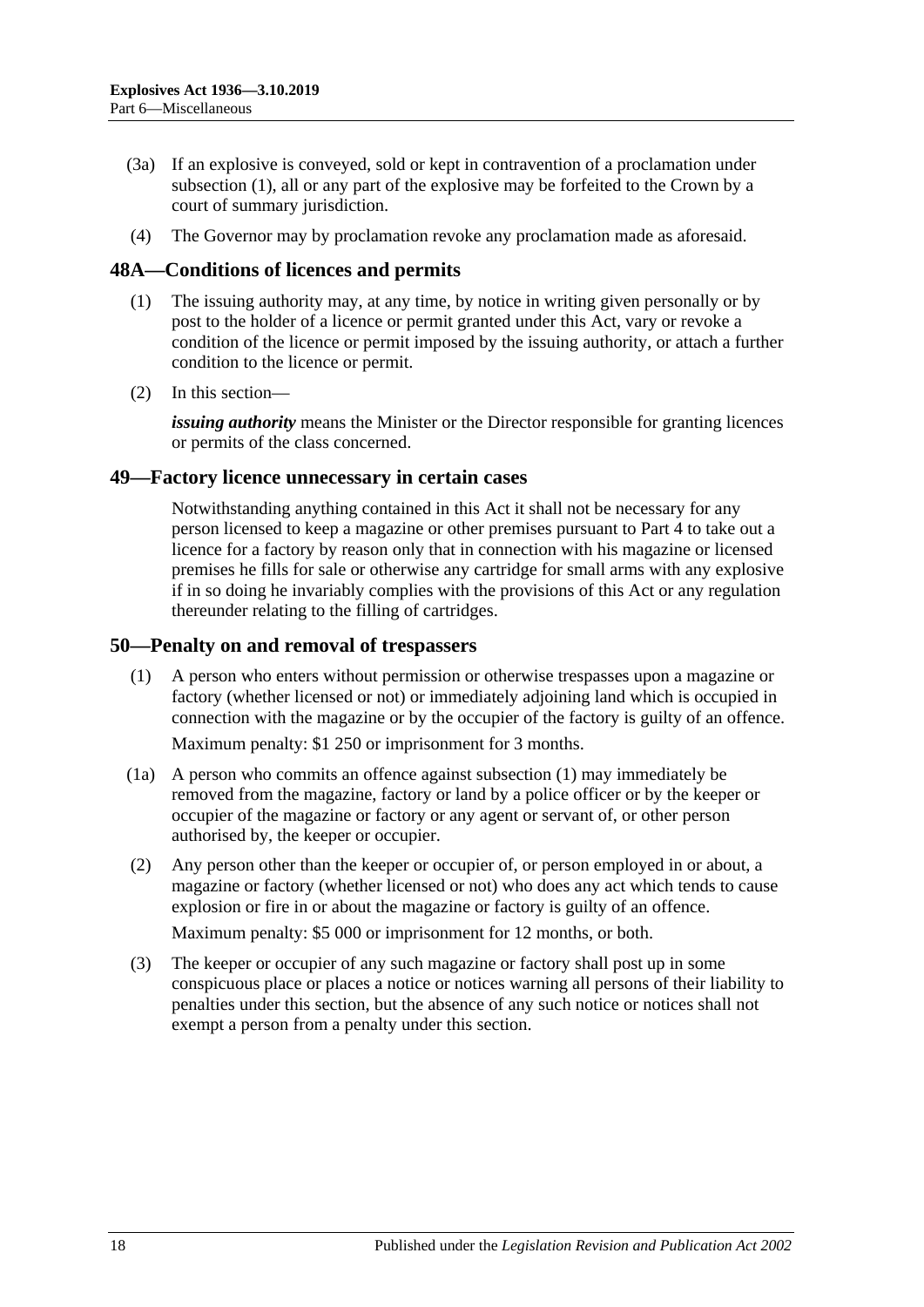# <span id="page-18-0"></span>**51—Supplemental provisions as to forfeiture of explosive**

- (1) Where a court before which a person is convicted of an offence against this Act has power to forfeit any explosive owned by or found in the possession or under the control of such person, the court may, if it thinks it just and expedient, in lieu of forfeiting the explosive, impose upon such person in addition to any other penalty or punishment a penalty not exceeding such sum as appears to the court to be the value of the explosive so liable to be forfeited.
- (2) Where any explosive or ingredient of an explosive is alleged to be liable under this Act to be forfeited, any complaint may be laid against the owner of the explosive or ingredient for the purpose only of enforcing the forfeiture; and where the owner is unknown or cannot be found the court may cause a notice to be advertised stating that, unless cause is shown to the contrary at the time and place named in the notice, the explosive may be forfeited, and at such time and place the court after hearing the owner or any person in his behalf (who may be present) may order all or any part of the explosive or ingredient to be forfeited.

# <span id="page-18-1"></span>**51A—Offences by bodies corporate**

Where a body corporate is guilty of an offence against this Act, every member of the governing body and the manager of the body corporate is guilty of an offence and liable to the penalty prescribed for that offence when committed by a natural person, unless the member or manager proves that he or she—

- (a) did not know and could not reasonably be expected to have known of the commission of that offence; or
- (b) exercised all due diligence to prevent the commission of that offence.

#### <span id="page-18-2"></span>**51B—Continuing offences**

- (1) Where an offence against a provision of this Act is committed by a person by reason of a continuing act or omission—
	- (a) the person is liable, in addition to the penalty otherwise applicable to the offence, to a penalty for each day during which the act or omission continues of not more than an amount equal to one-fifth of the maximum penalty prescribed for that offence; and
	- (b) if the act or omission continues after the person is convicted of the offence, the person is guilty of a further offence against that provision and liable, in addition to a penalty otherwise applicable to the further offence, to a penalty for each day during which the act or omission continues after that conviction, of not more than an amount equal to one-fifth of the maximum penalty prescribed for that offence.
- (2) For the purposes of this section, an obligation to do something is to be regarded as continuing until the act is done notwithstanding that any period within which, or time before which, the act is required to be done has expired or passed.

# <span id="page-18-4"></span><span id="page-18-3"></span>**51C—Delegation by Director**

(1) The Director may, by instrument in writing, delegate to any person engaged in the administration of this Act any of his or her powers or functions under this Act.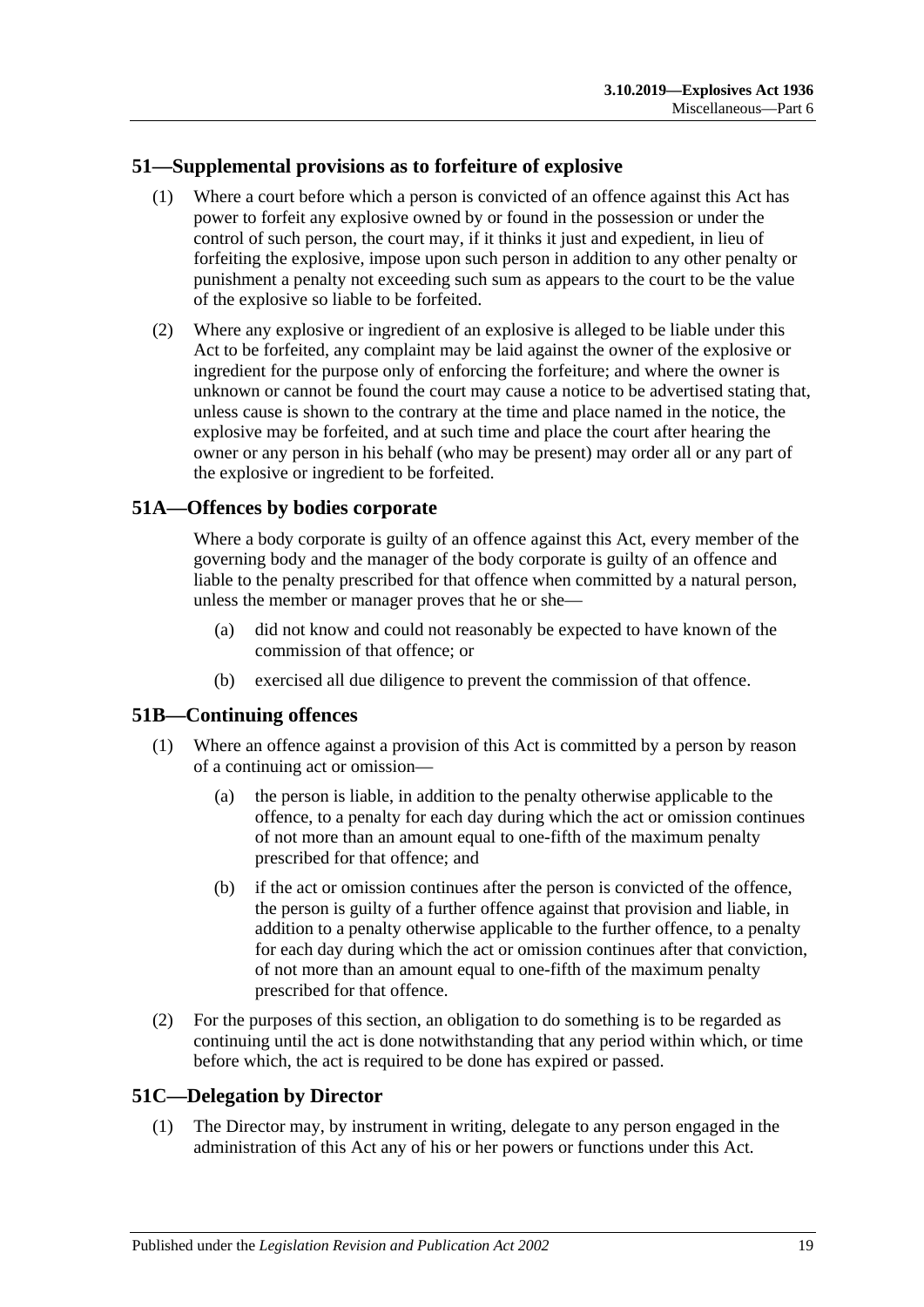- (2) A delegation under [subsection](#page-18-4) (1)—
	- (a) is revocable at will; and
	- (b) does not prevent the Director from acting personally in any matter.
- (3) In any legal proceedings, an apparently genuine document purporting to be a certificate signed by the Director containing particulars of a delegation under this section will, in the absence of proof to the contrary, be accepted as proof of those particulars.

#### <span id="page-19-1"></span><span id="page-19-0"></span>**52—Regulations**

- (1) The Governor may make such regulations as are contemplated by, or necessary or expedient for the purposes of, this Act.
- (2) Without limiting the generality of [subsection](#page-19-1) (1), the regulations may—
	- (a) provide for licences or permits in respect of—
		- (i) the mixing and use of Ammonium Nitrate mixture;
		- (ii) the importation of explosives;
		- (iii) the keeping and selling of explosives;
		- (iv) the purchase of explosives;
		- (v) the use of explosives;
		- (vi) any other class of activity related to explosives;
	- (b) prescribe or provide for the imposition of conditions of a licence or permit granted under this Act;
	- (c) make provision for the suspension or revocation of a licence or permit granted under this Act;
	- (d) prescribe or provide for the term of a licence or permit granted under this Act and for the renewal of such a licence or permit;
	- (e) in relation to a factory for the manufacture of explosives, prescribe—
		- (i) rules to be observed in the factory; or
		- (ii) any matter in relation to—
			- (A) the construction of the factory; or
			- (B) the safety of persons in the factory or the public generally;
	- (f) provide for or regulate the inspection or testing of explosives;
	- (g) regulate or prohibit the manufacture, storage, receipt, removal, packaging, labelling, display or carriage of explosives or ingredients of explosives;
	- (h) regulate or restrict the mixing of, or use of, products that may be used for blasting;
	- (i) regulate or prohibit the sale of explosives or prescribe the conditions on which, or the persons to whom, explosives may be sold;
	- (j) regulate or prohibit the importation into the State of explosives;
	- (k) regulate or prohibit the use of explosives;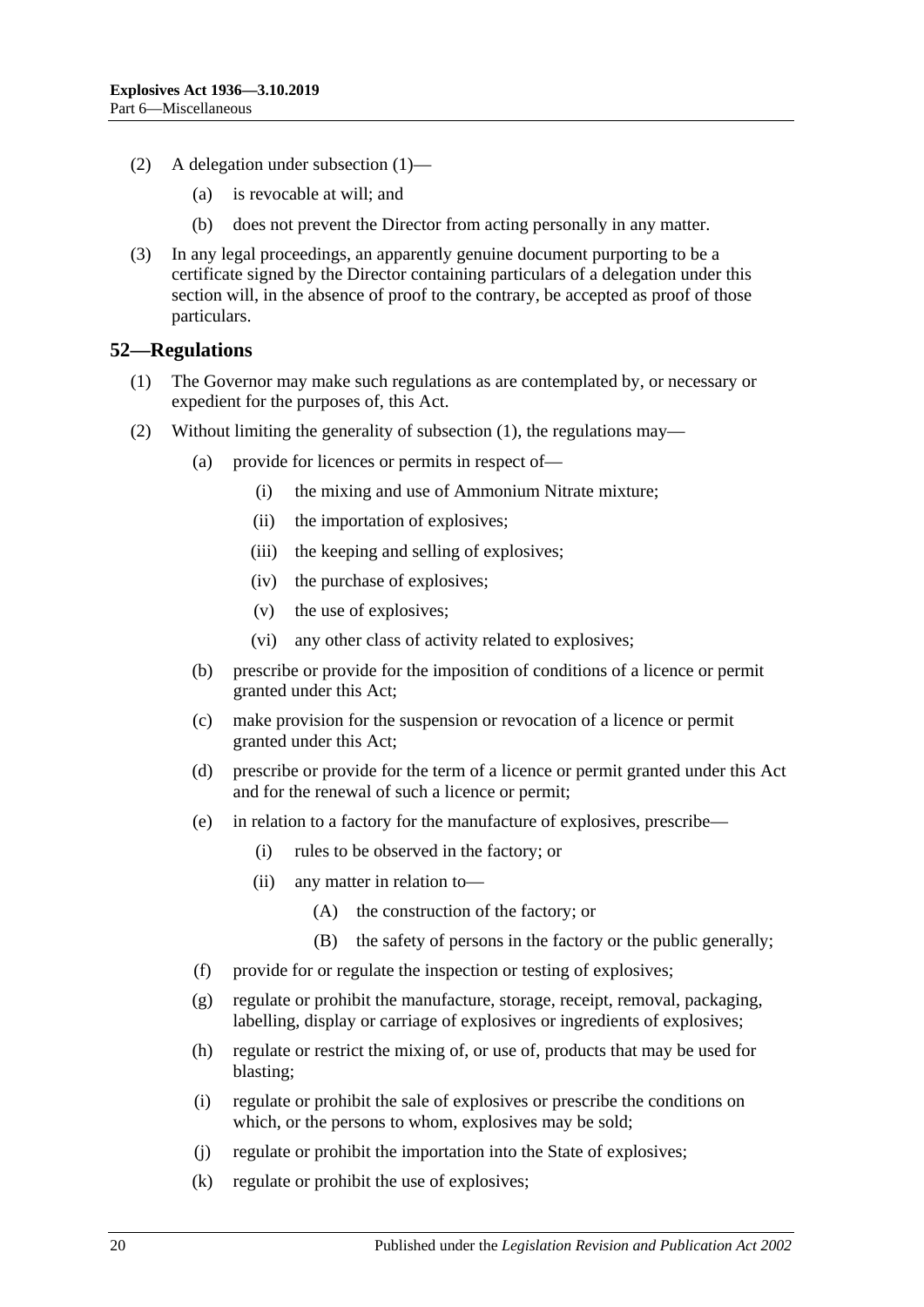- (l) prescribe the forms or processes for making applications for the purposes of this Act;
- (m) exempt, or provide for the exemption of, classes of persons, explosives or activities from the application of this Act or specified provisions of this Act (either conditionally or unconditionally);
- (n) fix fees in respect of any matter under this Act and provide for their payment, recovery or waiver;
- (o) prescribe fines not exceeding \$5 000 for offences against the regulations.
- (3) The regulations may—
	- (a) be of general or limited application;
	- (b) vary in their application according to prescribed factors;
	- (c) provide that a matter or thing in respect of which regulations may be made is to be determined according to the discretion of the Minister, the Director, or an inspector.

#### <span id="page-20-0"></span>**53—Magazines in municipalities**

No regulation nor any licence issued under this Act shall be construed to authorise the storage of any explosive in any municipality contrary to the provisions of any by-law made by the council of that municipality.

#### <span id="page-20-1"></span>**54—Continuance of regulations**

All regulations relating to explosives made pursuant to the *[Marine Board and](http://www.legislation.sa.gov.au/index.aspx?action=legref&type=act&legtitle=Marine%20Board%20and%20Navigation%20Acts%201881)  [Navigation Acts](http://www.legislation.sa.gov.au/index.aspx?action=legref&type=act&legtitle=Marine%20Board%20and%20Navigation%20Acts%201881) 1881* shall, so far as not inconsistent with this Act, continue in force as if made under this Act until expressly or impliedly repealed by regulations made under this Act.

#### <span id="page-20-2"></span>**55—Saving provision**

The provisions of this Act shall be construed as in addition to and not in substitution for the provisions of the *[Harbors Act](http://www.legislation.sa.gov.au/index.aspx?action=legref&type=act&legtitle=Harbors%20Act%201936) 1936* and the *[Marine Act](http://www.legislation.sa.gov.au/index.aspx?action=legref&type=act&legtitle=Marine%20Act%201936) 1936*.

#### <span id="page-20-3"></span>**56—Summary proceedings**

All proceedings for offences against this Act shall be disposed of summarily.

#### <span id="page-20-4"></span>**57—Financial provision**

The moneys required for the purposes of this Act shall be paid out of moneys provided by Parliament for those purposes.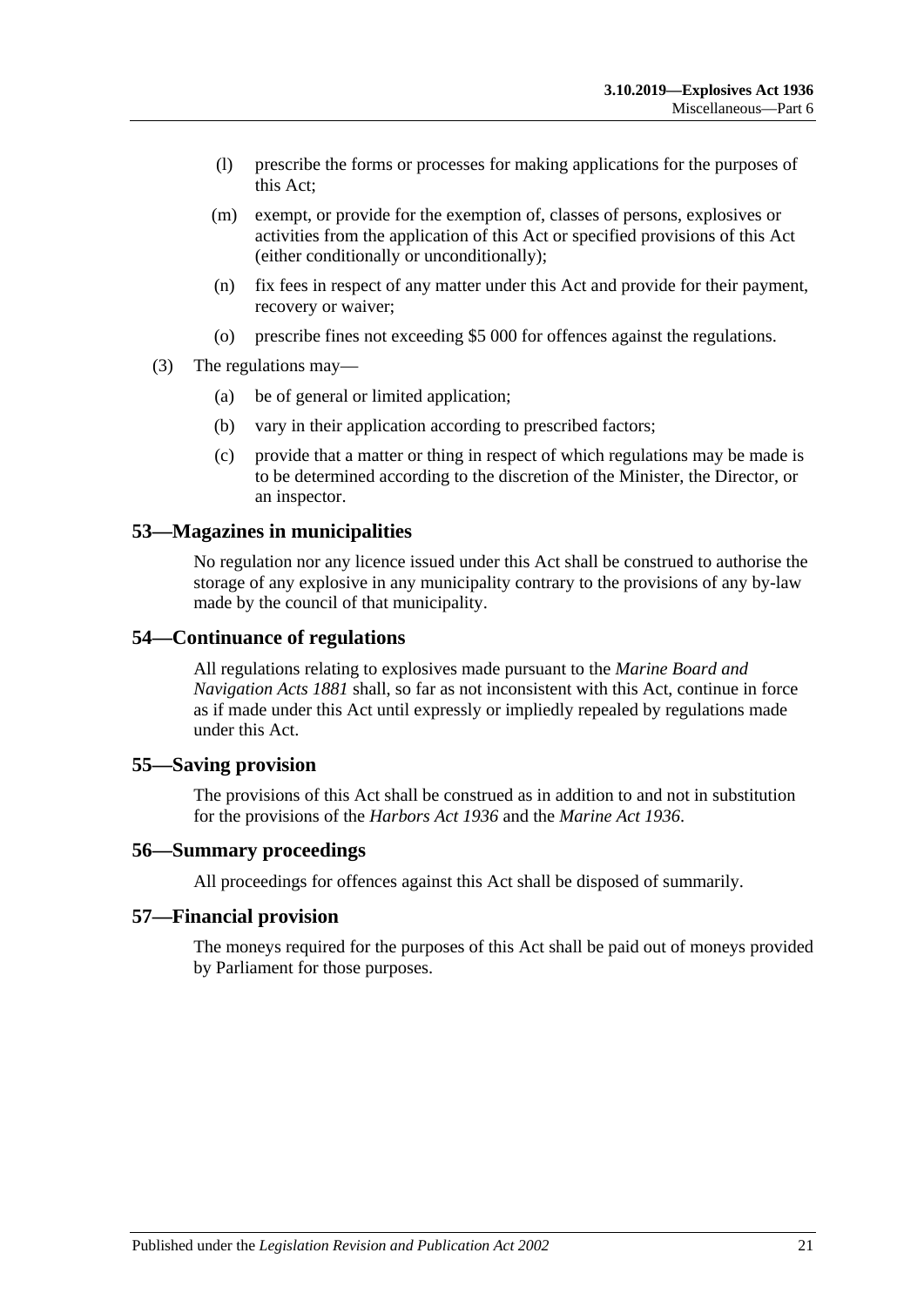# <span id="page-21-0"></span>**Legislative history**

# **Notes**

- Please note—References in the legislation to other legislation or instruments or to titles of bodies or offices are not automatically updated as part of the program for the revision and publication of legislation and therefore may be obsolete.
- Earlier versions of this Act (historical versions) are listed at the end of the legislative history.
- For further information relating to the Act and subordinate legislation made under the Act see the Index of South Australian Statutes or www.legislation.sa.gov.au.

# **Legislation amended by principal Act**

The *Explosives Act 1936* amended the following:

*Harbors Act 1936*

# **Principal Act and amendments**

New entries appear in bold.

| Year    | No   | Title                                                         | Assent     | Commencement                         |
|---------|------|---------------------------------------------------------------|------------|--------------------------------------|
| 1936    | 2306 | Explosives Act 1936                                           | 19.11.1936 | 1.7.1937 (Gazette 25.3.1937 p644)    |
| 1958    | 33   | <b>Explosives Act Amendment</b><br>Act 1958                   | 20.11.1958 | 20.11.1958                           |
| 1962 23 |      | <b>Explosives Act Amendment</b><br>Act 1962                   | 25.10.1962 | 25.10.1962                           |
| 1963    | -15  | <b>Explosives Act Amendment</b><br>Act 1963                   | 7.11.1963  | 7.11.1963                            |
| 1966    | 89   | Harbors Act Amendment Act 1966                                | 2.3.1967   | 20.3.1967 (Gazette 2.3.1967 p681)    |
| 1968    | 61   | <b>Explosives Act Amendment</b><br>Act 1968                   | 23.12.1968 | 23.12.1968                           |
| 1972    | 43   | <b>Explosives Act Amendment</b><br>Act 1972                   | 20.4.1972  | 20.4.1972                            |
| 1974 67 |      | <b>Explosives Act Amendment</b><br>Act 1974                   | 10.10.1974 | 10.10.1974                           |
| 1982    | - 5  | <b>Explosives Act Amendment</b><br>Act 1982                   | 25.2.1982  | 25.2.1982                            |
| 1990    | -16  | <b>Explosives Act Amendment</b><br>Act 1990                   | 19.4.1990  | 19.4.1990                            |
| 1992    | 71   | <b>Statutes Amendment (Expiation of</b><br>Offences) Act 1992 | 19.11.1992 | 1.3.1993 (Gazette 18.2.1993 p600)    |
| 1993    | -1   | <b>Statutes Amendment (Chief</b><br>Inspector) Act 1993       | 25.2.1993  | 1.7.1993 (Gazette 17.6.1993 p1974)   |
| 1999    | 30   | Explosives (Broad Creek)<br>Amendment Act 1999                | 10.6.1999  | 24.6.1999 (Gazette 24.6.1999 p3155)  |
| 2001    | 31   | Explosives (Miscellaneous)<br>Amendment Act 2001              | 3.8.2001   | 1.12.2001 (Gazette 22.11.2001 p5078) |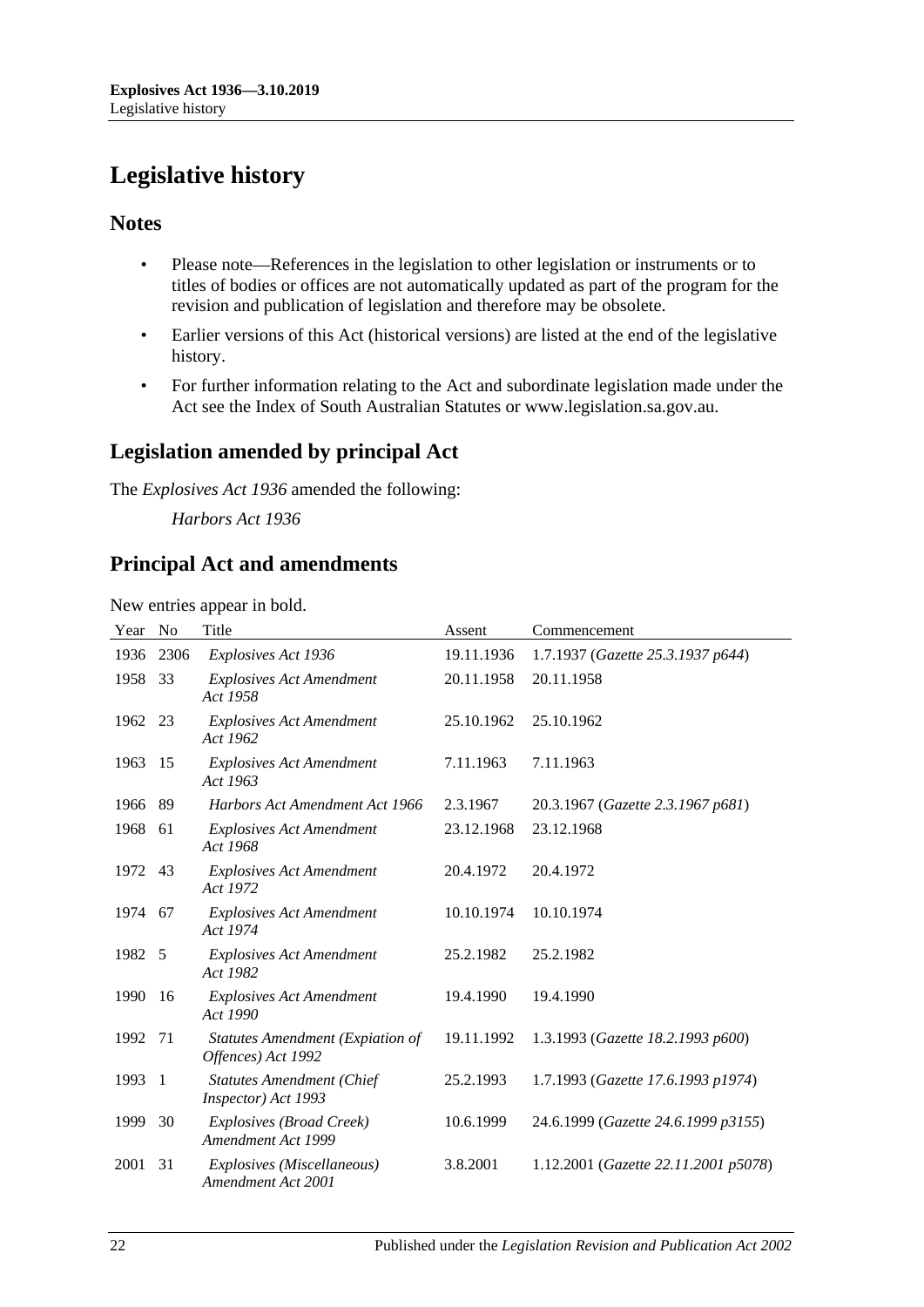#### **2019 25** *Statutes Amendment and Repeal (Simplify) Act 2019* **3.10.2019 Pt 16 (s 30)—3.10.2019: s 2(1)**

# **Provisions amended since 3 February 1976**

• Legislative history prior to 3 February 1976 appears in marginal notes and footnotes included in the consolidation of this Act contained in Volume 4 of The Public General Acts of South Australia 1837-1975 at page 13.

New entries appear in bold.

| Provision       | How varied                                                            | Commencement |  |
|-----------------|-----------------------------------------------------------------------|--------------|--|
| Pt <sub>1</sub> |                                                                       |              |  |
| s <sub>2</sub>  | omitted under Legislation Revision and<br><b>Publication Act 2002</b> |              |  |
| s <sub>3</sub>  | deleted by $31/2001$ s $9$ (Sch)                                      | 1.12.2001    |  |
| s <sub>4</sub>  |                                                                       |              |  |
| chief inspector | deleted by $1/1993 s 16(a)$                                           | 1.7.1993     |  |
| the Director    | inserted by $1/1993$ s $16(a)$                                        | 1.7.1993     |  |
| inspector       | amended by 1/1993 s 16(b)                                             | 1.7.1993     |  |
|                 | substituted by 31/2001 s 3                                            | 1.12.2001    |  |
| s <sub>6</sub>  |                                                                       |              |  |
| s(6(1))         | amended by 1/1993 s 17                                                | 1.7.1993     |  |
| s 9             | substituted by 1/1993 s 18                                            | 1.7.1993     |  |
| Pt 2            |                                                                       |              |  |
| s 11            |                                                                       |              |  |
| s 11(2)         | amended by 16/1990 s 2                                                | 19.4.1990    |  |
|                 | amended by 31/2001 s 9 (Sch)                                          | 1.12.2001    |  |
| s 12            |                                                                       |              |  |
| s 12(3)         | substituted by 16/1990 s 3                                            | 19.4.1990    |  |
|                 | amended by 31/2001 s 9 (Sch)                                          | 1.12.2001    |  |
| s 12(4)         | inserted by 16/1990 s 3                                               | 19.4.1990    |  |
| s 13            |                                                                       |              |  |
| s 13(1)         | amended by $16/1990$ s $4(a)$                                         | 19.4.1990    |  |
|                 | amended by 31/2001 s 9 (Sch)                                          | 1.12.2001    |  |
| s 13(2)         | deleted by $16/1990 s 4(b)$                                           | 19.4.1990    |  |
| Pt <sub>3</sub> |                                                                       |              |  |
| s 16            |                                                                       |              |  |
| s 16(2)         | substituted by 16/1990 s 5                                            | 19.4.1990    |  |
|                 | amended by 31/2001 s 9 (Sch)                                          | 1.12.2001    |  |
| s 18            | substituted by 16/1990 s 6                                            | 19.4.1990    |  |
|                 | substituted by 31/2001 s 9 (Sch)                                      | 1.12.2001    |  |
| s 19            |                                                                       |              |  |
| s 19(1)         | substituted by 16/1990 s 7                                            | 19.4.1990    |  |
|                 | amended by 1/1993 s 19(a)                                             | 1.7.1993     |  |

Entries that relate to provisions that have been deleted appear in italics.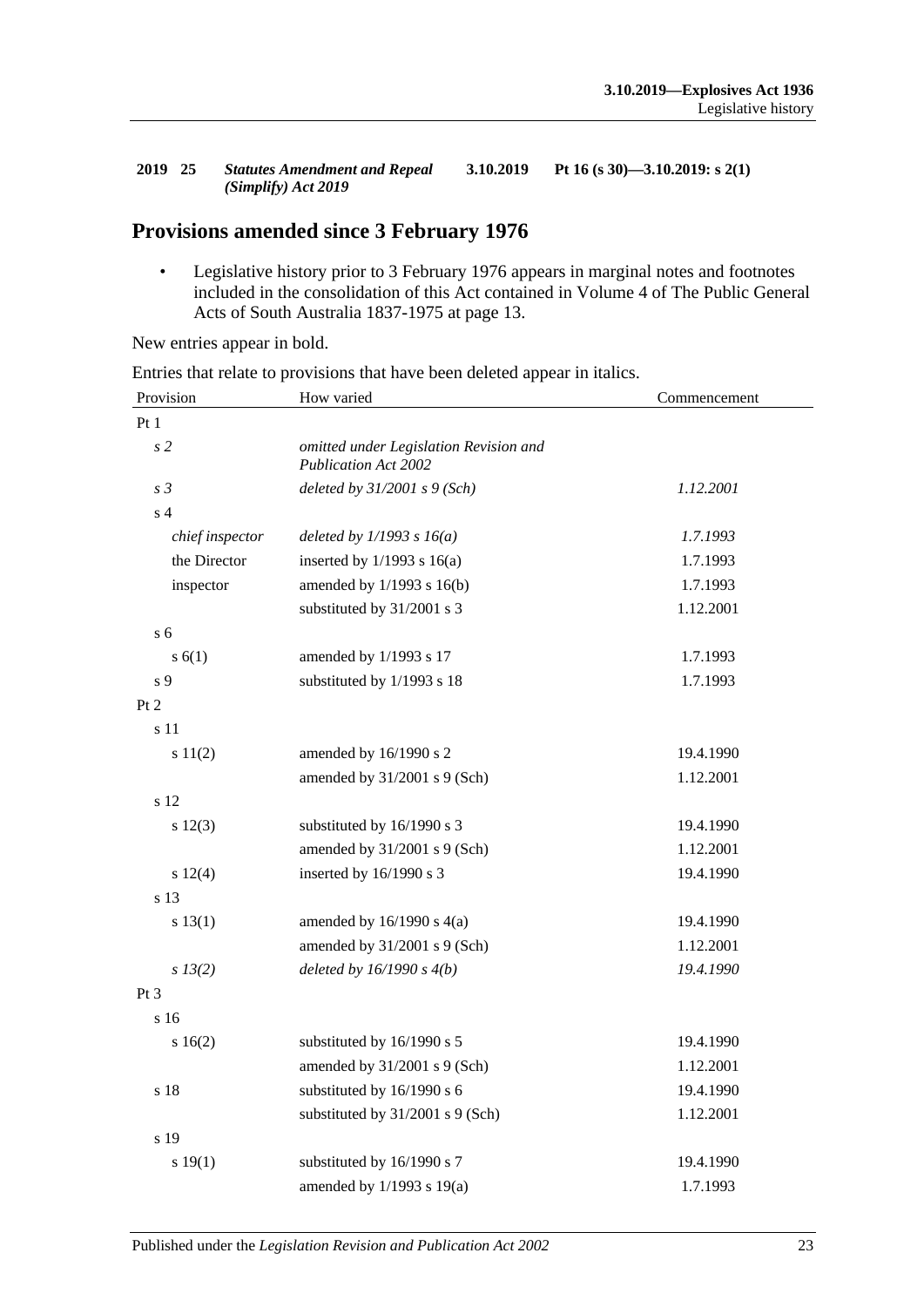|                 | amended by 31/2001 s 9 (Sch)    | 1.12.2001 |
|-----------------|---------------------------------|-----------|
| s 19(2)         | amended by 1/1993 s 19(b)       | 1.7.1993  |
| Pt 4            |                                 |           |
| s 20            |                                 |           |
| $s \ 20(2)$     | amended by 1/1993 s 20          | 1.7.1993  |
| s 21            |                                 |           |
| $s \, 21(1)$    | amended by $1/1993$ s $21(a)$   | 1.7.1993  |
| $s\ 21(2)$      | amended by 1/1993 s 21(b)       | 1.7.1993  |
| $s\ 21(3)$      | amended by $1/1993$ s $21(c)$   | 1.7.1993  |
| $s \ 21(4)$     | substituted by 16/1990 s 8      | 19.4.1990 |
|                 | amended by $31/2001$ s 9 (Sch)  | 1.12.2001 |
| $s \, 21(5)$    | inserted by 16/1990 s 8         | 19.4.1990 |
|                 | amended by $1/1993$ s $21(d)$   | 1.7.1993  |
| s <sub>22</sub> |                                 |           |
| $s\ 22(1)$      | amended by $1/1993$ s $22(a)$   | 1.7.1993  |
| $s\ 22(3)$      | substituted by 16/1990 s 9      | 19.4.1990 |
|                 | amended by 31/2001 s 9 (Sch)    | 1.12.2001 |
| $s\ 22(4)$      | inserted by 16/1990 s 9         | 19.4.1990 |
|                 | amended by 1/1993 s 22(b)       | 1.7.1993  |
| s 23            |                                 |           |
| $s\,23(1)$      | amended by 1/1993 s 23          | 1.7.1993  |
| $s\,23(3)$      | substituted by 16/1990 s 10     | 19.4.1990 |
|                 | amended by 71/1992 s 3(1) (Sch) | 1.3.1993  |
|                 | amended by 31/2001 s 9 (Sch)    | 1.12.2001 |
| $s\,23(4)$      | inserted by 16/1990 s 10        | 19.4.1990 |
|                 | amended by 31/2001 s 4          | 1.12.2001 |
| s 24            | amended by 1/1993 s 24          | 1.7.1993  |
| s 25            |                                 |           |
| s 25(1)         | amended by 1/1993 s 25          | 1.7.1993  |
| s 25(2)         | substituted by 25/2019 s 30     | 3.10.2019 |
| s 27            |                                 |           |
| $s \, 27(1)$    | amended by $16/1990$ s $11(a)$  | 19.4.1990 |
|                 | amended by $1/1993$ s $26(a)$   | 1.7.1993  |
|                 | amended by 31/2001 s 9 (Sch)    | 1.12.2001 |
| $s\,27(2)$      | amended by 1/1993 s 26(b)       | 1.7.1993  |
| $s\,27(3)$      | deleted by $16/1990 s 11(b)$    | 19.4.1990 |
| s 28            | amended by 1/1993 s 27          | 1.7.1993  |
| Pt 4A           |                                 |           |
| s 28A           |                                 |           |
| the creek       | deleted by 30/1999 s 3          | 24.6.1999 |
| $s$ 28 $E$      | amended by 16/1990 s 12         | 19.4.1990 |
|                 | deleted by 30/1999 s 4          | 24.6.1999 |
| $s$ 28 $F$      | deleted by 30/1999 s 4          | 24.6.1999 |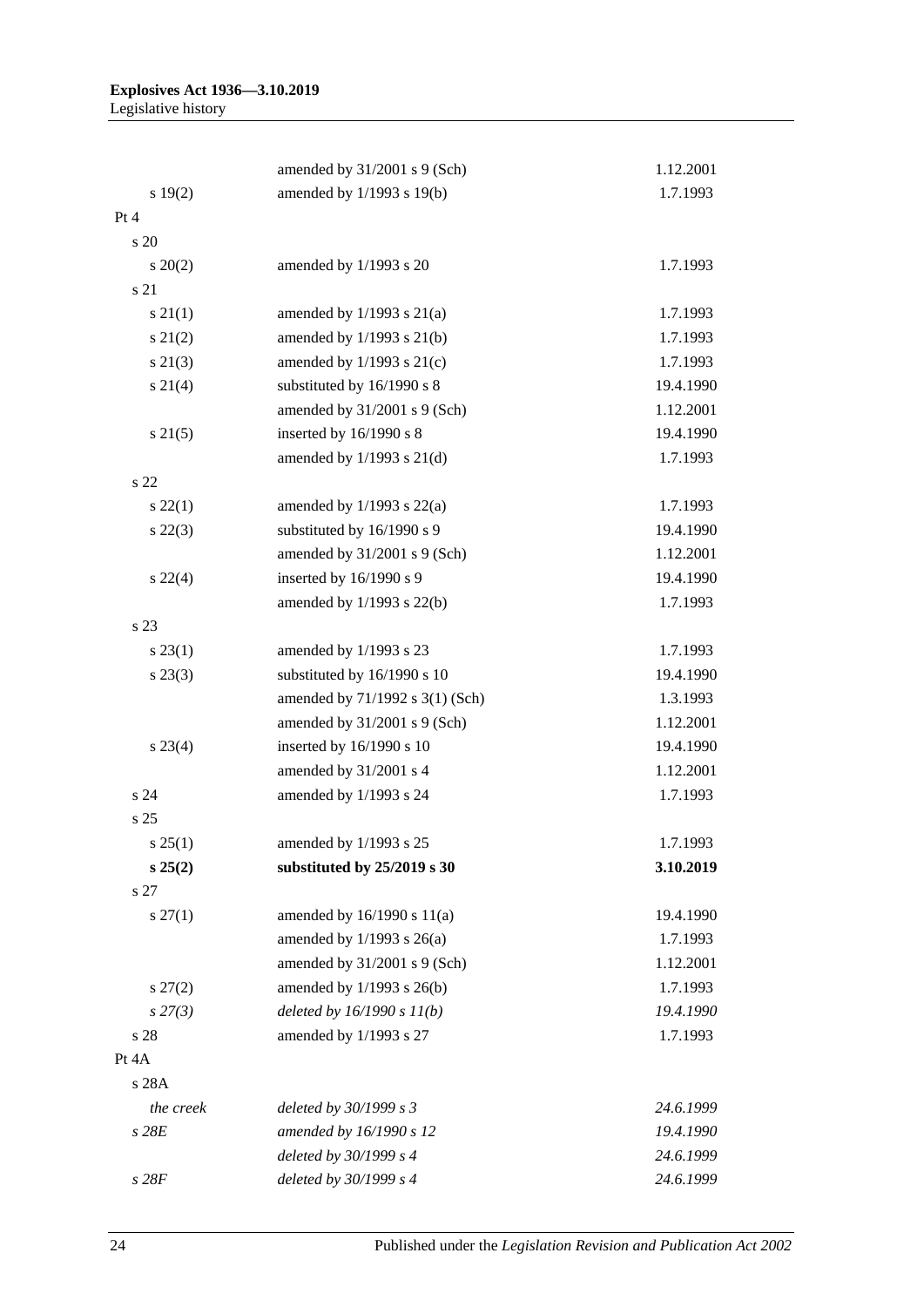| s 29                |                                |           |
|---------------------|--------------------------------|-----------|
| $s\,29(3)$          | amended by 16/1990 s 13        | 19.4.1990 |
|                     | amended by 31/2001 s 9 (Sch)   | 1.12.2001 |
| s 31                |                                |           |
| $s \, 31(2)$        | amended by $1/1993$ s $28(a)$  | 1.7.1993  |
| $s \ 31(4)$         | substituted by 16/1990 s 14    | 19.4.1990 |
|                     | amended by 31/2001 s 9 (Sch)   | 1.12.2001 |
| $s \, 31(5)$        | amended by 1/1993 s 28(b)      | 1.7.1993  |
| s 32                |                                |           |
| $s \, 32(1)$        | amended by $1/1993$ s $29(a)$  | 1.7.1993  |
| $s \, 32(3)$        | amended by 1/1993 s 29(b)      | 1.7.1993  |
| s 33                |                                |           |
| $s \, 33(1)$        | amended by $1/1993$ s $30(a)$  | 1.7.1993  |
| $s \, 33(2)$        | amended by 1/1993 s 30(b)      | 1.7.1993  |
| $s \, 33(3)$        | inserted by 16/1990 s 15       | 19.4.1990 |
|                     | amended by 31/2001 s 9 (Sch)   | 1.12.2001 |
| s 34                |                                |           |
| $s \; 34(3)$        | inserted by 16/1990 s 16       | 19.4.1990 |
|                     | amended by $31/2001$ s 9 (Sch) | 1.12.2001 |
| s 35                |                                |           |
| $s \; 35(3)$        | substituted by 16/1990 s 17    | 19.4.1990 |
|                     | amended by 31/2001 s 9 (Sch)   | 1.12.2001 |
| $s \; 35(4)$        | amended by 1/1993 s 31         | 1.7.1993  |
| s 36                |                                |           |
| $s \; 36(2)$        | substituted by 16/1990 s 18    | 19.4.1990 |
|                     | amended by 31/2001 s 9 (Sch)   | 1.12.2001 |
| s 37                |                                |           |
| $s \frac{37(3)}{2}$ | substituted by 16/1990 s 19    | 19.4.1990 |
|                     | amended by 31/2001 s 9 (Sch)   | 1.12.2001 |
| $s \frac{37(4)}{2}$ | amended by 1/1993 s 32         | 1.7.1993  |
| s 38                |                                |           |
| $s \ 38(2)$         | substituted by 16/1990 s 20    | 19.4.1990 |
|                     | amended by 31/2001 s 9 (Sch)   | 1.12.2001 |
| $s \ 38(3)$         | amended by 1/1993 s 33         | 1.7.1993  |
| s 39                |                                |           |
| $s \, 39(1)$        | amended by 1/1993 s 34         | 1.7.1993  |
| $s \, 39(2)$        | substituted by 16/1990 s 21    | 19.4.1990 |
|                     | amended by 31/2001 s 9 (Sch)   | 1.12.2001 |
| Pt 6                |                                |           |
| s 42                |                                |           |
| $s\ 42(1)$          | amended by 1/1993 s 35         | 1.7.1993  |
| s 43                | amended by 16/1990 s 22        | 19.4.1990 |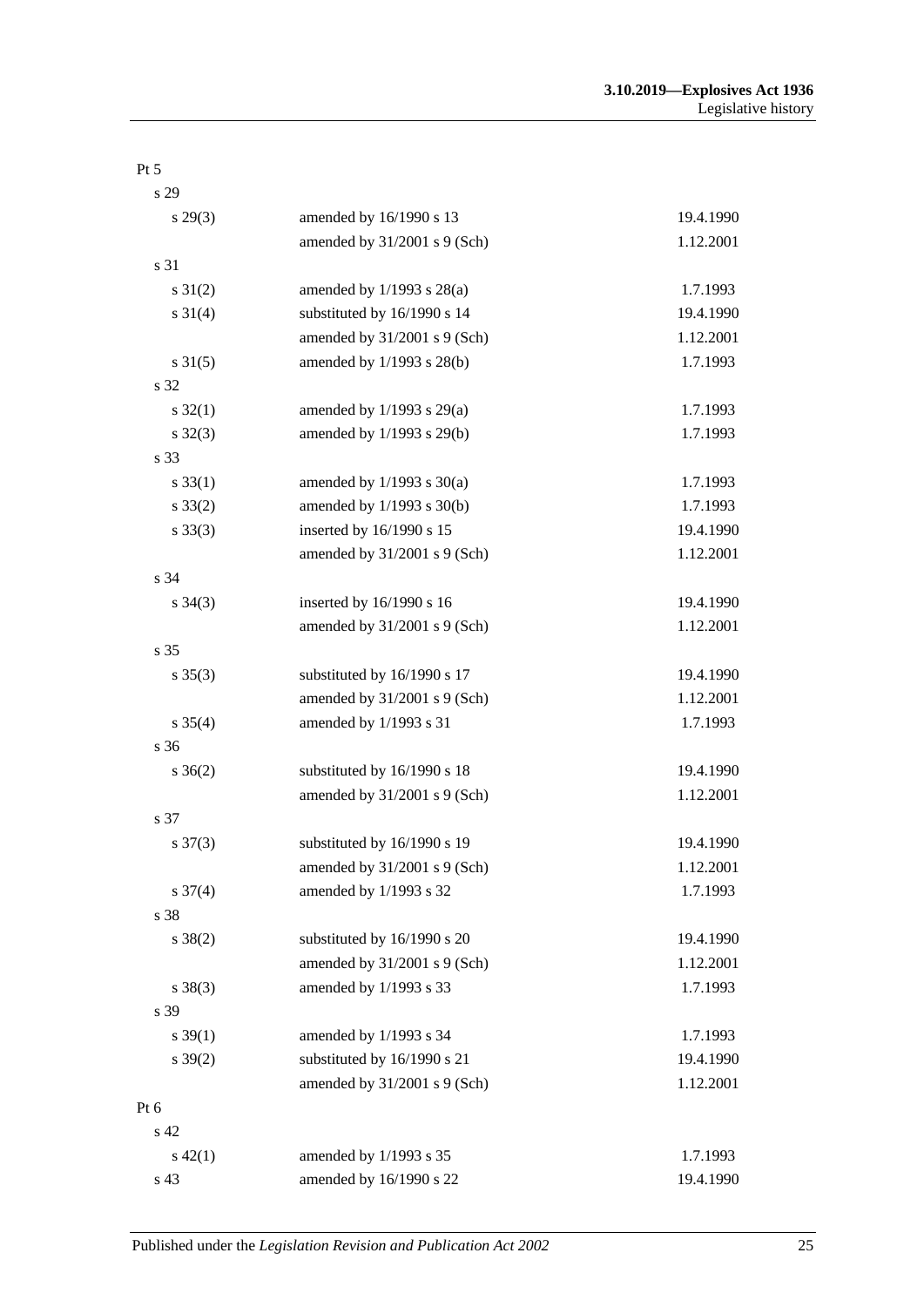|                 | amended by $31/2001$ s 9 (Sch)                                        | 1.12.2001 |
|-----------------|-----------------------------------------------------------------------|-----------|
| s <sub>44</sub> | substituted by 16/1990 s 23                                           | 19.4.1990 |
| $s\,44(1)$      | amended by 31/2001 s 9 (Sch)                                          | 1.12.2001 |
| $s\,44(3)$      | amended by 1/1993 s 36                                                | 1.7.1993  |
| s 46            |                                                                       |           |
| $s\,46(1)$      | amended by 1/1993 s 37                                                | 1.7.1993  |
| s 47            | amended by 1/1993 s 38                                                | 1.7.1993  |
| s 48            |                                                                       |           |
| $s\,48(3)$      | substituted by 16/1990 s 24                                           | 19.4.1990 |
|                 | amended by $31/2001$ s 9 (Sch)                                        | 1.12.2001 |
| $s\ 48(3a)$     | inserted by 16/1990 s 24                                              | 19.4.1990 |
| s 48A           | inserted by 31/2001 s 5                                               | 1.12.2001 |
| s 50            |                                                                       |           |
| s 50(1)         | substituted by 16/1990 s 25                                           | 19.4.1990 |
|                 | amended by $31/2001$ s 9 (Sch)                                        | 1.12.2001 |
| s 50(1a)        | inserted by 16/1990 s 25                                              | 19.4.1990 |
|                 | amended by 31/2001 s 6                                                | 1.12.2001 |
| s 50(2)         | substituted by 16/1990 s 25                                           | 19.4.1990 |
|                 | amended by 31/2001 s 9 (Sch)                                          | 1.12.2001 |
| ss 51A and 51B  | inserted by 16/1990 s 26                                              | 19.4.1990 |
| s 51C           | inserted by 1/1993 s 39                                               | 1.7.1993  |
| s 52            | amended by 5/1982 s 2                                                 | 25.2.1982 |
|                 | amended by 16/1990 s 27                                               | 19.4.1990 |
|                 | amended by 1/1993 s 40                                                | 1.7.1993  |
|                 | substituted by 31/2001 s 7                                            | 1.12.2001 |
| s <sub>58</sub> | omitted under Legislation Revision and<br><b>Publication Act 2002</b> |           |
| Sch             | deleted by 30/1999 s 5                                                | 24.6.1999 |

# **Transitional etc provisions associated with Act or amendments**

# *Statutes Amendment (Chief Inspector) Act 1993*

#### **65—Existing appointments**

This Act does not affect the appointment of any person as an inspector before the commencement of this Act (other than as a Chief Inspector).

### *Explosives (Miscellaneous) Amendment Act 2001*

#### **8—Validation**

(1) The regulations made or purportedly made under the principal Act before the commencement of this Act have the same force and effect, in relation to acts, omissions or things occurring after that commencement, as if made under the principal Act as amended by this Act.